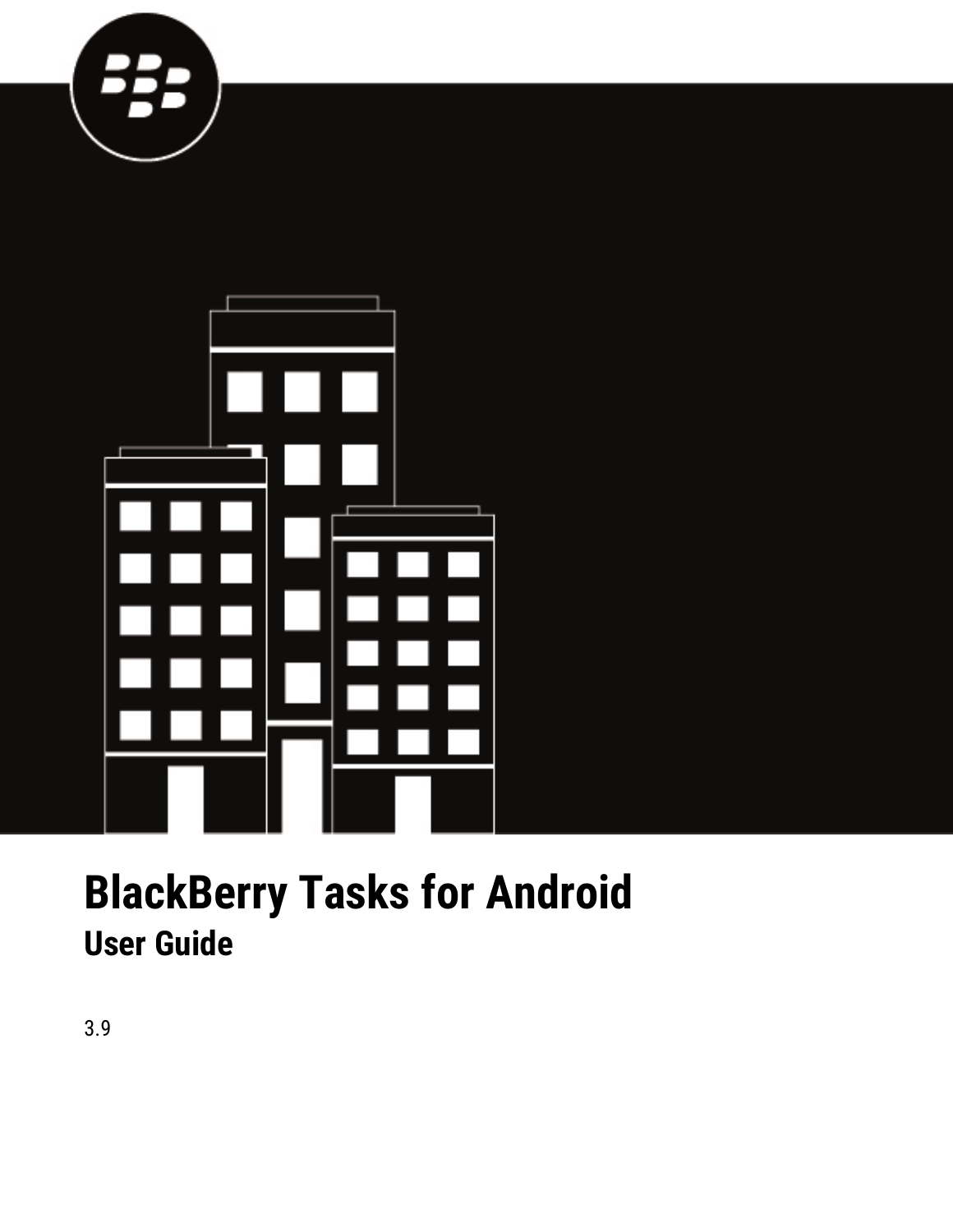2022-05-02Z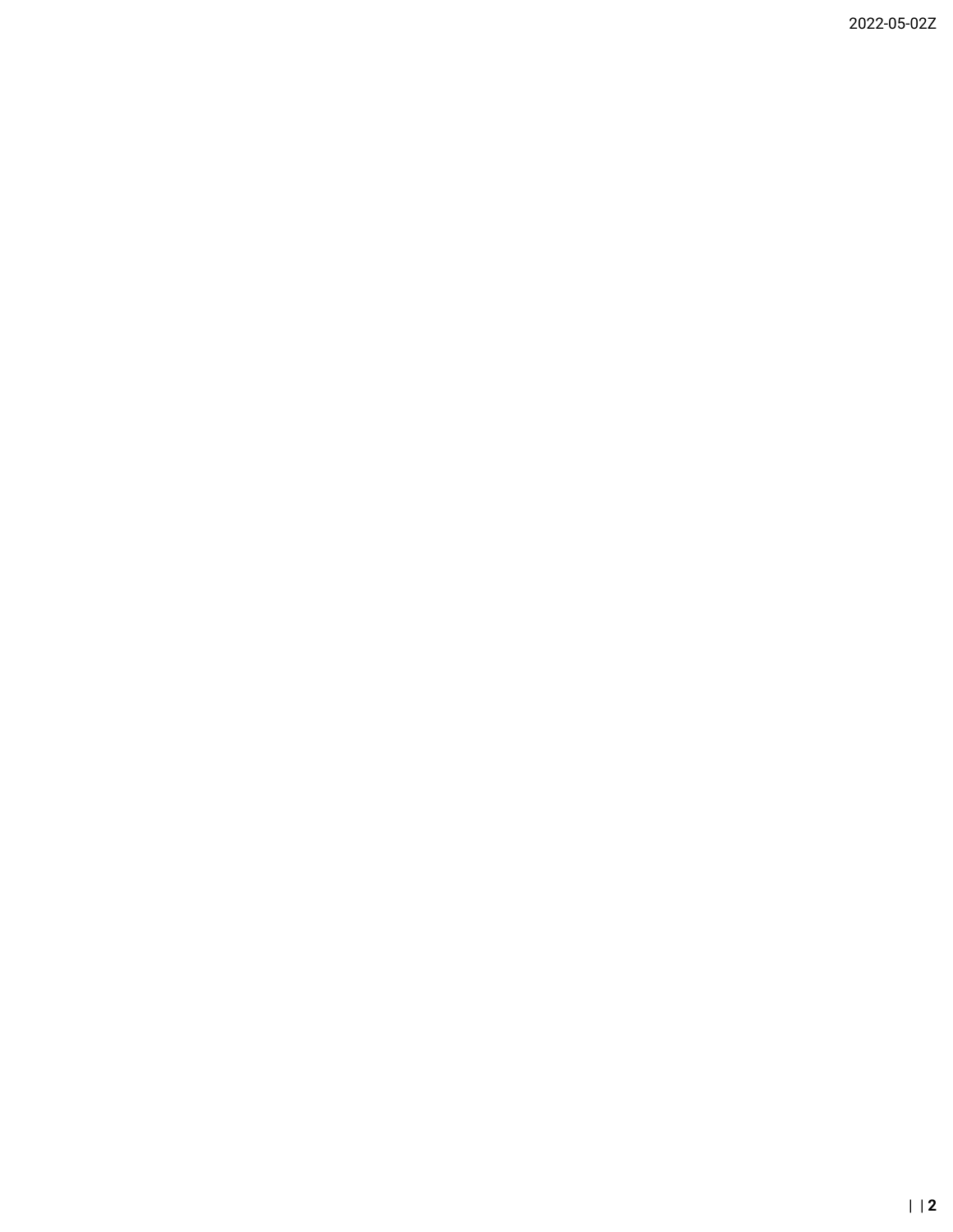## **Contents**

| Install BlackBerry Tasks and activate using an access key, activation password, or QR code 6<br>Install and activate BlackBerry Tasks when the BlackBerry UEM Client or another BlackBerry Dynamics |    |
|-----------------------------------------------------------------------------------------------------------------------------------------------------------------------------------------------------|----|
|                                                                                                                                                                                                     |    |
|                                                                                                                                                                                                     |    |
|                                                                                                                                                                                                     |    |
|                                                                                                                                                                                                     |    |
|                                                                                                                                                                                                     |    |
|                                                                                                                                                                                                     |    |
|                                                                                                                                                                                                     |    |
|                                                                                                                                                                                                     |    |
|                                                                                                                                                                                                     |    |
|                                                                                                                                                                                                     |    |
|                                                                                                                                                                                                     |    |
|                                                                                                                                                                                                     |    |
|                                                                                                                                                                                                     |    |
|                                                                                                                                                                                                     |    |
| Troubleshooting.                                                                                                                                                                                    | 23 |
|                                                                                                                                                                                                     |    |
|                                                                                                                                                                                                     |    |
|                                                                                                                                                                                                     |    |
|                                                                                                                                                                                                     | 24 |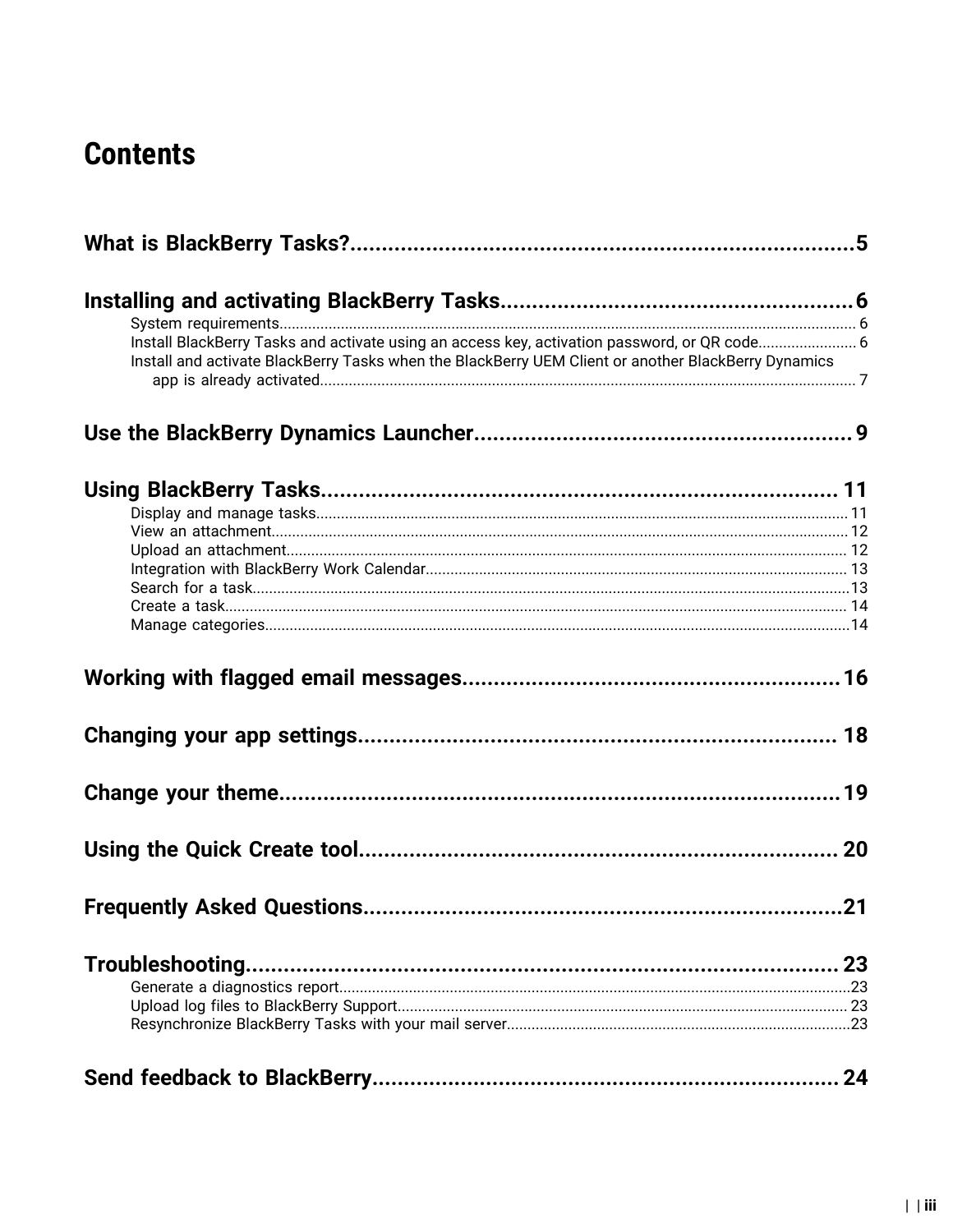|--|--|--|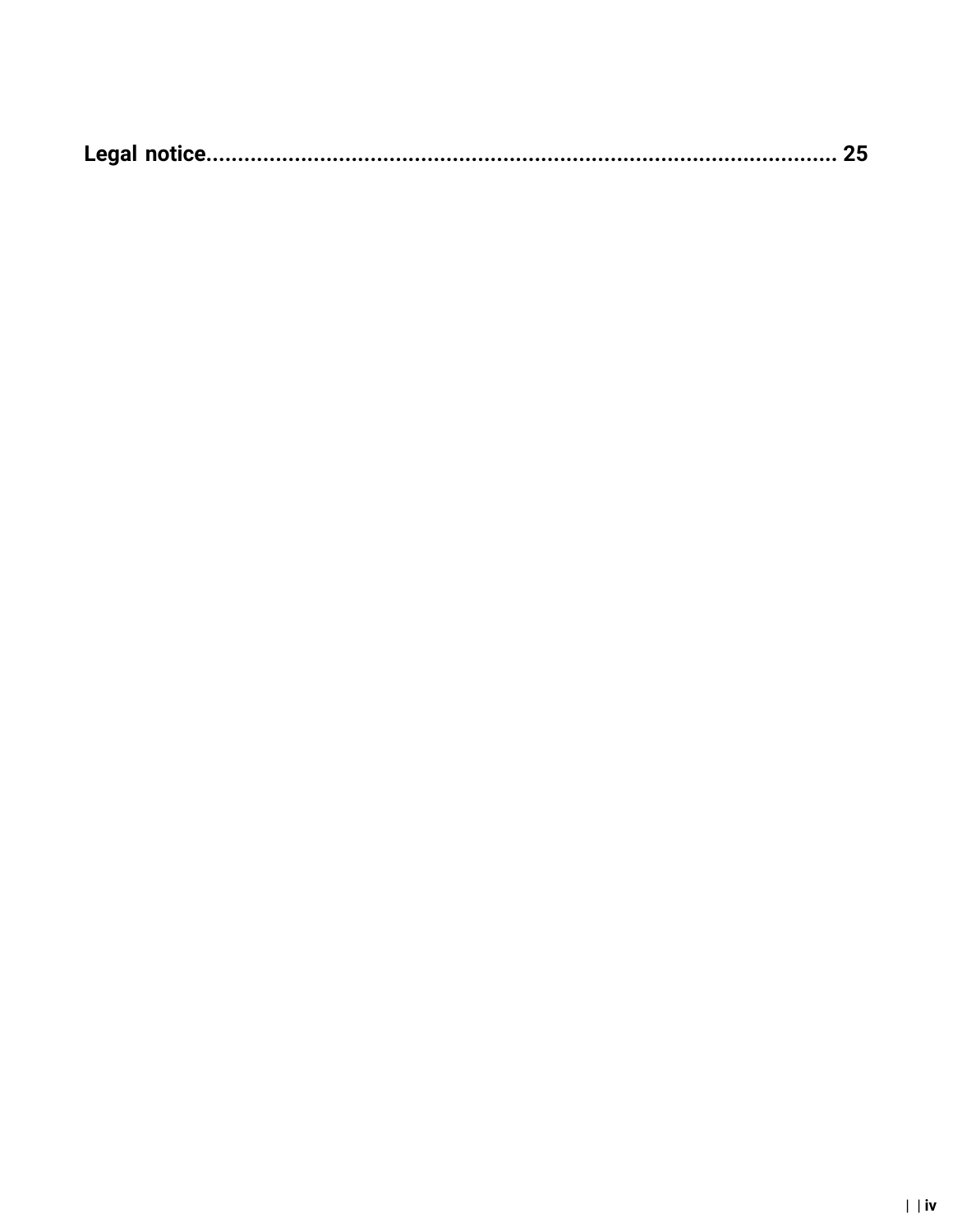## <span id="page-4-0"></span>**What is BlackBerry Tasks?**

BlackBerry Tasks provides you with a secure, synchronized connection to your tasks in your work email account so that you can create and manage your tasks while you are away from your desk. BlackBerry Tasks uses push notifications to make sure that changes to your tasks are synchronized and up to date on your device and in your work email account.

BlackBerry Tasks provides the following features:

| <b>Feature</b>                     | <b>Description</b>                                                                                                                                                                                                                                                                   |
|------------------------------------|--------------------------------------------------------------------------------------------------------------------------------------------------------------------------------------------------------------------------------------------------------------------------------------|
| Rich-text editing                  | Use rich-text to highlight important points.                                                                                                                                                                                                                                         |
| Easy management of tasks           | Experience a tabbed UI to easily manage current and future tasks<br>Boost engagement with recurring tasks, alerts, and sorting options<br>Create and view tasks directly from your calendar to easily manage<br>deadlines<br>Convert an email into a task to stay on top of projects |
| Secure sharing and storing of data | Keep your data secure with FIPS-validated cryptography.                                                                                                                                                                                                                              |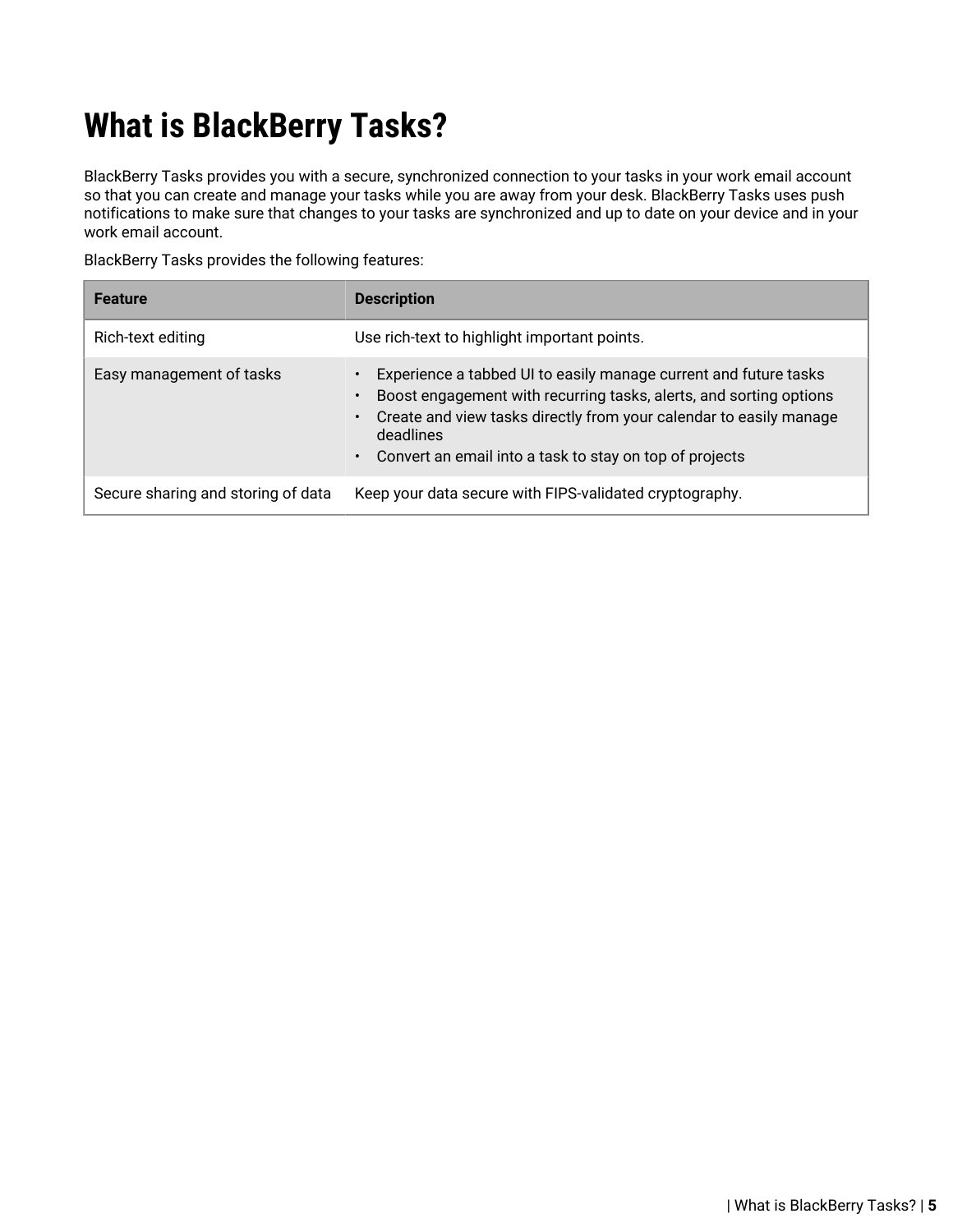## <span id="page-5-0"></span>**Installing and activating BlackBerry Tasks**

Before you can begin using BlackBerry Tasks, you must activate it. You activate the app using one of the following methods:

- [Install BlackBerry Tasks and activate using an access key, activation password, or QR code:](#page-5-2) Choose this option if you have not installed the BlackBerry UEM Client on your device or if your administrator has not allowed the BlackBerry UEM Client to manage the activation of BlackBerry Dynamics apps.
- [Install and activate BlackBerry Tasks when the the BlackBerry UEM Client or another BlackBerry Dynamics app](#page-6-0) [is already activated:](#page-6-0) Choose this option if you have installed the BlackBerry UEM Client on your device and your administrator has allowed the BlackBerry UEM Client to manage the activation of BlackBerry Dynamics apps. This option appears in BlackBerry Tasks only if both of these conditions are met. If you do not see this option when you open BlackBerry Tasks, you must set up the app using an access key.

### <span id="page-5-1"></span>**System requirements**

To use BlackBerry Tasks, your device must meet the following requirements:

- Minimum OS requirements as listed in the [Mobile/Desktop OS and Enterprise Applications Compatibility](https://docs.blackberry.com/en/endpoint-management/compatibility-matrix/mobile-os-matrix/ksa1417208635967) **[Matrix](https://docs.blackberry.com/en/endpoint-management/compatibility-matrix/mobile-os-matrix/ksa1417208635967)**
- Wireless network connection

### <span id="page-5-2"></span>**Install BlackBerry Tasks and activate using an access key, activation password, or QR code**

Complete this task if you have not installed the BlackBerry UEM Client on your device and your administrator has not allowed the BlackBerry UEM Client to manage the activation of BlackBerry Dynamics apps, you do not have another BlackBerry Dynamics app activated on your device, or you choose to activate the app using an access key, activation password or QR code.

To get an activation credentials, choose one of the following options:

- Request an access key, activation password, or QR code from your administrator. Your administrator will send you an email with activation details.
- Generate an access key, activation password, and QR code from your organization's self-service portal. If you do not know how to access your self-service portal, contact your administrator.

**Note:** If allowed by your organization, you can activate BlackBerry Tasks using Easy Activation. An Easy Activation key, when permitted, is supplied by another BlackBerry Dynamics app, like BlackBerry Access or BlackBerry Connect, as long as these apps are already installed and activated on your device. If available, you can activate using the BlackBerry Tasks container password for the activation app.

- **1.** Request the activation credentials from your administrator or generate your own from your organization's selfservice portal.
- **2.** After you receive the email message with the activation details or have generated your own, download and install BlackBerry Tasks from Google Play.
- **3.** Tap **Tasks**.
- **4.** Tap **Client End User License Agreement** to read the license agreement and, if you accept the terms, tap **I Accept**.
- **5.** Complete one of the following tasks: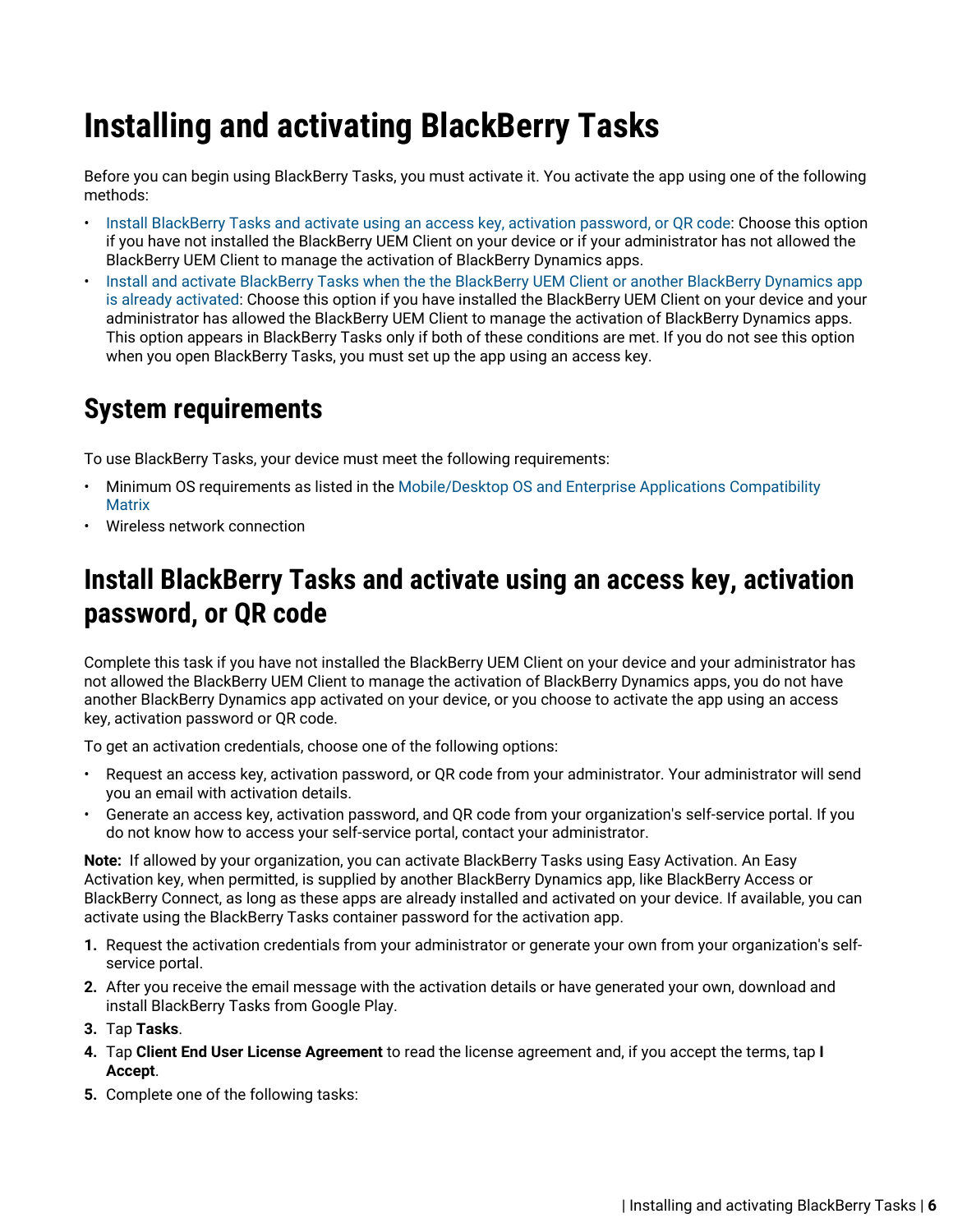| <b>Activation method</b>         | <b>Steps</b>                                                                                                                                                                                                                                                                                                                                                                                                                                                                                                                      |
|----------------------------------|-----------------------------------------------------------------------------------------------------------------------------------------------------------------------------------------------------------------------------------------------------------------------------------------------------------------------------------------------------------------------------------------------------------------------------------------------------------------------------------------------------------------------------------|
| Access key*                      | a. In the Email Address field, type the email address located in the<br>activation email that you received from your administrator or type<br>your work email address if you generated your own access key.<br>b. In the Activation password field, enter the access key, without<br>hyphens, that is in the activation email that you received from your<br>administrator or enter the access key that you generated in the<br>BlackBerry UEM Self-Service. The access key is not case sensitive.<br>c. Tap Enter on the device. |
| Activation password <sup>®</sup> | <b>a.</b> In the <b>Email Address</b> field, type the email address that is in the<br>activation email that you received from your administrator or type<br>your work email address if you generated your own activation<br>password.<br>b. In the Activation password field, enter the the activation password<br>located in the activation email that you received from your<br>administrator or enter the activation password that you generated<br>in the BlackBerry UEM Self-Service.<br>c. Tap Enter on the device.         |
| QR code                          | a. Tap Use QR code.<br><b>b.</b> Tap Allow to give BlackBerry Tasks access to the camera.<br>c. Scan the QR code that you received in the activation email from<br>your administrator or that you generated in the BlackBerry UEM<br>Self-Service.                                                                                                                                                                                                                                                                                |

\* Optionally, you can tap **Advanced Settings** and enter your email address, access key or activation password, and the BlackBerry UEM address.

- **6.** If prompted, create and confirm a password for BlackBerry Tasks. If your device is equipped with fingerprint authentication, you can turn on this option to use instead of the password, except on initial startup.
- **7.** If prompted, allow the BlackBerry Tasks app to use your location history to establish trusted locations.
- **8.** Tap the BlackBerry Dynamics Launcher or the screen to start using BlackBerry Tasks.

### <span id="page-6-0"></span>**Install and activate BlackBerry Tasks when the BlackBerry UEM Client or another BlackBerry Dynamics app is already activated**

If you have installed the BlackBerry UEM Client on your device and your administrator has allowed the BlackBerry UEM Client to manage the activation of BlackBerry Dynamics apps or you have an existing BlackBerry Dynamics app installed and activated on your device, you do not have to use access keys or QR code to activate BlackBerry Tasks or any other BlackBerry Dynamics app that you want to install.

**1.** If the app was not automatically pushed to your device by your administrator, open your work apps catalog and download the BlackBerry Tasks app. If you do not see the BlackBerry Tasks app in your work apps catalog, contact your administrator to make the app available to you.

**Note:** If your administrator did not make the app available to you, you can download and install the BlackBerry Tasks app from Google Play. However, the application will not activate.

**2.** Tap **Tasks**.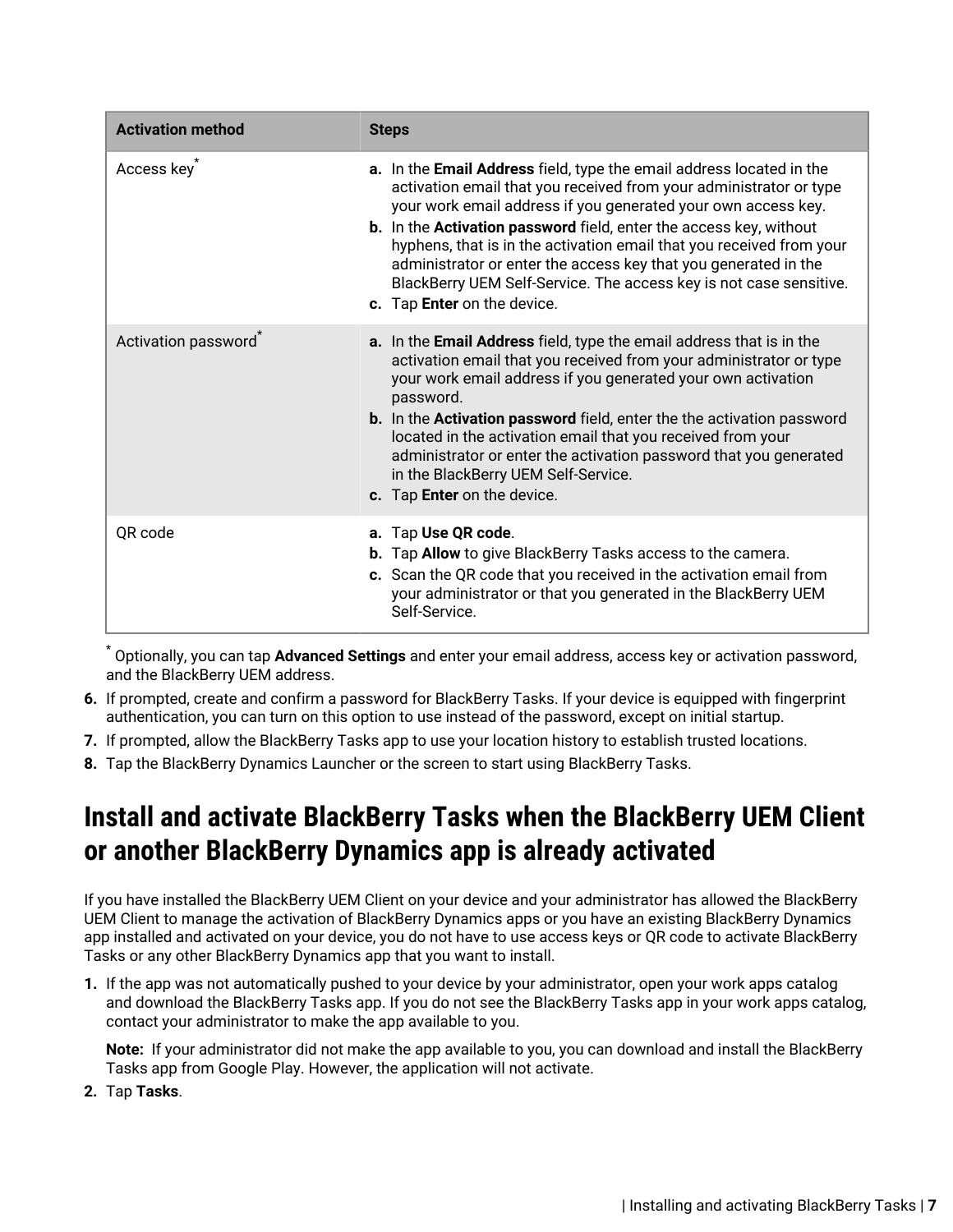- **3.** Tap **Client End User License Agreement** to read the license agreement and, if you accept the terms, tap **I Accept**.
- **4.** Tap **Set up using <BlackBerry UEM Client or existing BlackBerry Dynamics app>**.
- **5.** Enter your password for the BlackBerry UEM Client or the existing BlackBerry Dynamics app. Tap **Enter** on the device.
- **6.** If prompted, enter and confirm a new password for the BlackBerry Tasks app.
- **7.** If prompted, allow the BlackBerry Tasks app to use your location history to establish trusted locations.
- **8.** Tap the BlackBerry Dynamics Launcher or the screen to start using BlackBerry Tasks.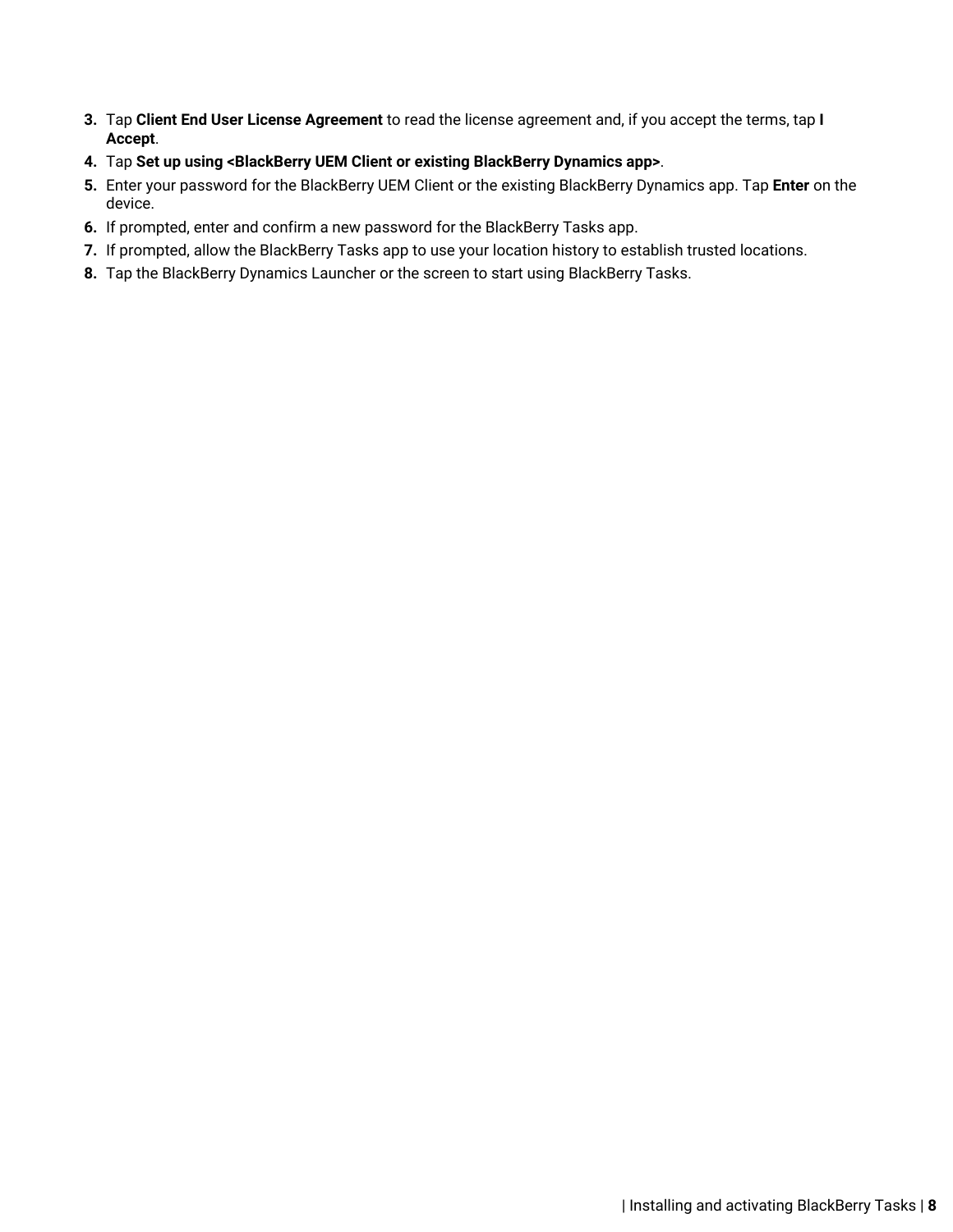## <span id="page-8-0"></span>**Use the BlackBerry Dynamics Launcher**

The BlackBerry Dynamics Launcher allows you to easily navigate to all of your business tools and apps with just a couple of taps.

- **1.** To open the BlackBerry Dynamics Launcher, tap  $\frac{4\pi}{3}$ .
- **2.** Perform any of the following tasks:

| <b>Task</b>                                                               | <b>Steps</b>                                                                                                                                                                                                                                                                                                                                                                                                                                                                                                                                                                                                                                                                                                                                                                 |
|---------------------------------------------------------------------------|------------------------------------------------------------------------------------------------------------------------------------------------------------------------------------------------------------------------------------------------------------------------------------------------------------------------------------------------------------------------------------------------------------------------------------------------------------------------------------------------------------------------------------------------------------------------------------------------------------------------------------------------------------------------------------------------------------------------------------------------------------------------------|
| Open an app listed in the Launcher.                                       | Tap the icon for the app that you want to open. Your<br>options vary depending on the apps that you have<br>installed.                                                                                                                                                                                                                                                                                                                                                                                                                                                                                                                                                                                                                                                       |
| Rearrange app icons in the Launcher.                                      | Press and slide the icons in the Launcher to reorder<br>them. Tap $\blacktriangleright$ to save your arrangement.                                                                                                                                                                                                                                                                                                                                                                                                                                                                                                                                                                                                                                                            |
| Open a non-BlackBerry Dynamics app or web clip<br>listed in the Launcher. | If the BlackBerry UEM Client is installed on your<br>device, your administrator can add app shortcuts<br>for non-BlackBerry Dynamics apps and web clips<br>in your Launcher. When you click an app shortcut,<br>your browser opens the non-BlackBerry Dynamics<br>app or opens the browser to the URL location<br>specified by your administrator. The app shortcut<br>can open in your BlackBerry Access browser or you<br>may be prompted to choose which browser to use<br>(BlackBerry Access or a native browser).<br>Requires admin permission and the UEM Client.<br>Launching browser-based web clips requires<br>BlackBerry UEM server version 12.7 or later.<br>Launching non-BlackBerry Dynamics apps requires<br>BlackBerry UEM server version 12.7 MR1 or later. |
| Open the BlackBerry Dynamics app Settings.                                | $\mathsf{Tap}$ $\mathbb{R}^2$ .                                                                                                                                                                                                                                                                                                                                                                                                                                                                                                                                                                                                                                                                                                                                              |
| Open the Quick Create menu.                                               | а.<br>$Tap$ $\pm$<br><b>b.</b> Tap an option to quickly create email, contacts,<br>notes, tasks, and calendar events.                                                                                                                                                                                                                                                                                                                                                                                                                                                                                                                                                                                                                                                        |
| Open the BlackBerry UEM App Catalog.                                      | Tap Apps. This option is only available if your device<br>is managed by BlackBerry UEM.<br>See when there are new or updated apps available.<br>The Apps icon displays a blue circle icon in the<br>BlackBerry Dynamics Launcher when there are new<br>apps or updates. Your device must be activated on<br>BlackBerry UEM version 12.9 or later.                                                                                                                                                                                                                                                                                                                                                                                                                            |
| Close the Launcher.                                                       | Tap <sup>##</sup>                                                                                                                                                                                                                                                                                                                                                                                                                                                                                                                                                                                                                                                                                                                                                            |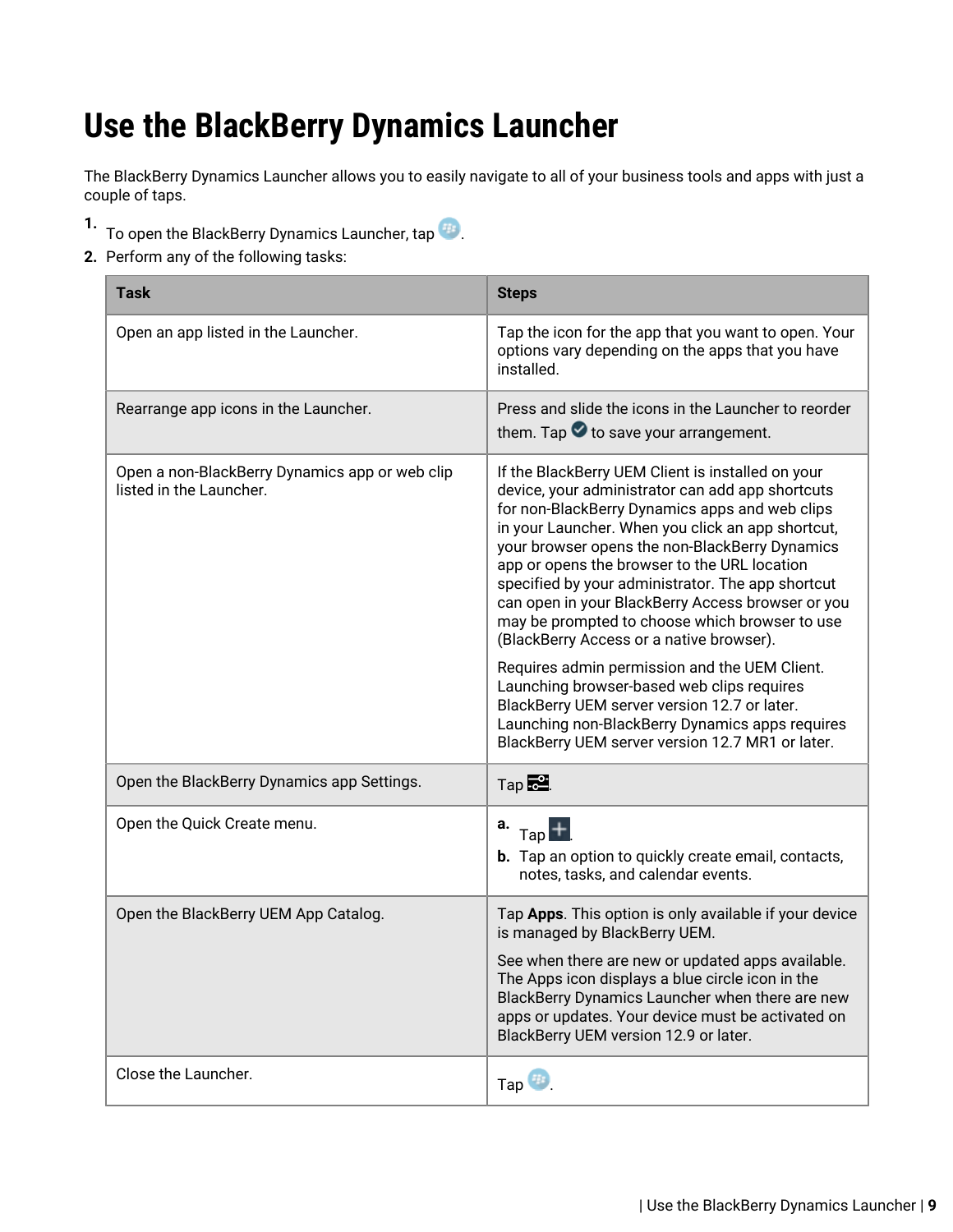| <b>Task</b>                                                    | <b>Steps</b>                                               |
|----------------------------------------------------------------|------------------------------------------------------------|
| Move the location of the BlackBerry Dynamics<br>Launcher icon. | and slide it to place it anywhere on the<br>Tap<br>screen. |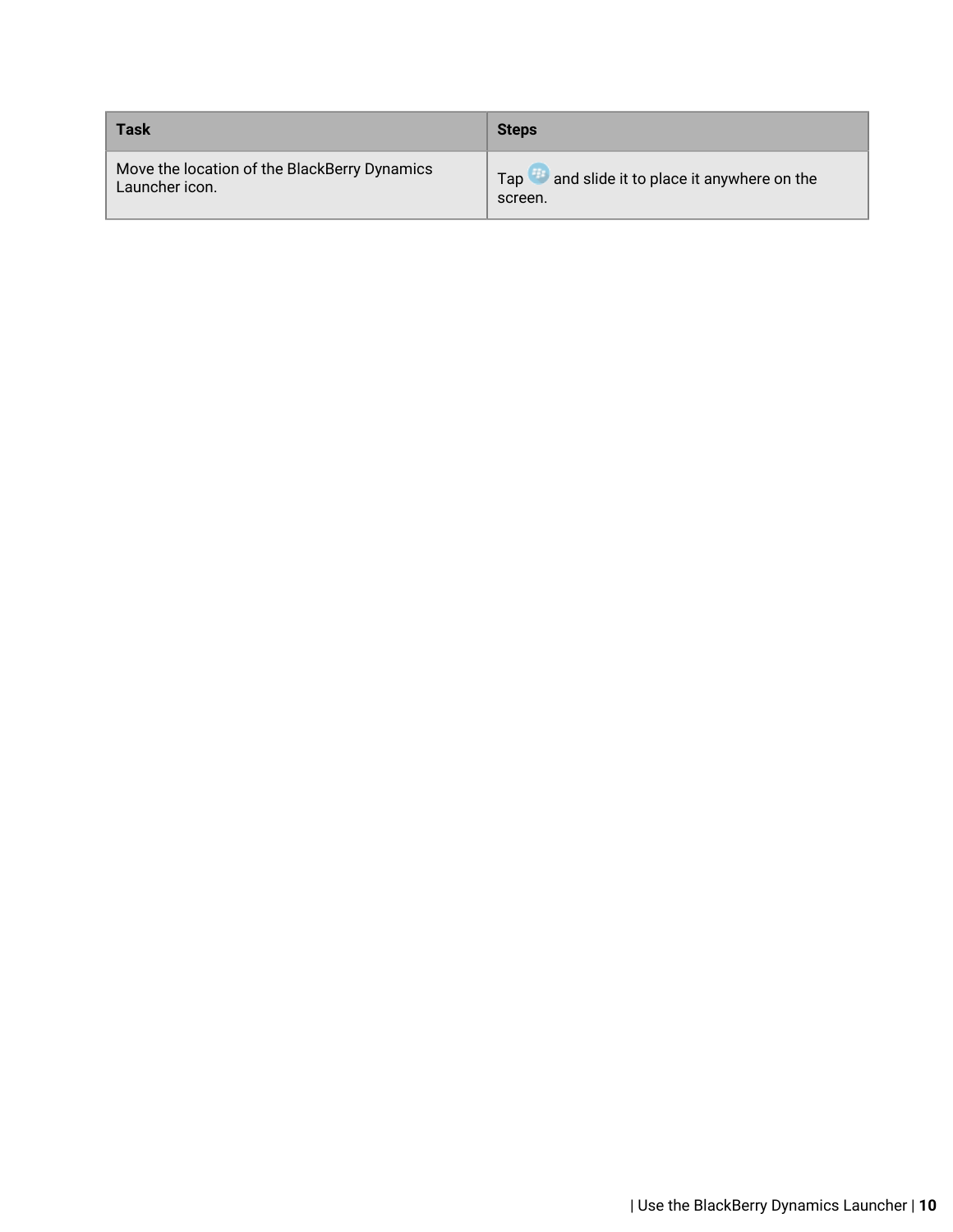## <span id="page-10-0"></span>**Using BlackBerry Tasks**

You can view, create, edit, or delete tasks. These tasks are synchronized to and from your work email account.

### <span id="page-10-1"></span>**Display and manage tasks**

When you open BlackBerry Tasks, a list of your active tasks is displayed. By default, the list is synchronized with the tasks in your work email account when you open the app and at 15 minute intervals while it is open. You can change the synchronization interval. To force synchronization at any time, you can swipe down on the list. Synchronization continues when the app is minimized, but it stops when the app is closed.

Tasks in the task list are displayed with the following icons:

- High priority:  $\frac{1}{2}$
- Low priority:  $\bigtriangledown$
- Normal priority:  $\mathbb O$
- Recurrence:
- Category:

**Note:** You can view inline attachments and images in tasks. Depending on the Microsoft Exchange Server version and the email client that you are using, some of the following limitations might occur in your environment:

- Inline attachments and images can only be viewed and cannot be added in BlackBerry Tasks. To add an inline attachment or image to a task, you must add it in Microsoft Outlook for Windows.
- If you edit the task properties in Outlook Web App 2013 or 2016, such as the subject or priority, any inline attachments will be removed in BlackBerry Tasks.
- If you edit the task body before the inline attachment is downloaded, the attachment may be removed. Users are warned when editing a task with an inline attachment that the attachment may be removed.
- If the width or height of an inline image is too large for the task, the image will not be downloaded and the size must be adjusted in Microsoft Outlook for Windows.
- All inline images are converted to jpeg files. If your administrator has restricted BlackBerry Tasks from downloading .jpeg files, you will not be able to view inline images.
- If your mail server is Microsoft Exchange 2010, when tasks are first synchronized, all inline images will be made available in the attachments list and will not be placed inline. For more information on how to view attachments in the attachment list, see [View an attachment](#page-11-0).
- If your mail server is Microsoft Exchange 2013, inline attachments are not supported. All inline attachments will be made available in the attachment list. For more information on how to view attachments in the attachment list, see [View an attachment.](#page-11-0)
- **1.** Open BlackBerry Tasks
- **2.** Complete any of the following tasks:

| Task                                    | <b>Steps</b>                                                                                                                               |
|-----------------------------------------|--------------------------------------------------------------------------------------------------------------------------------------------|
| Change the synchronization<br>interval. | $\ddot{a}$ . Tap $\ddot{a}$ .<br>b. In the General section, tap Synchronization > Sync Frequency.<br>c. Select a synchronization interval. |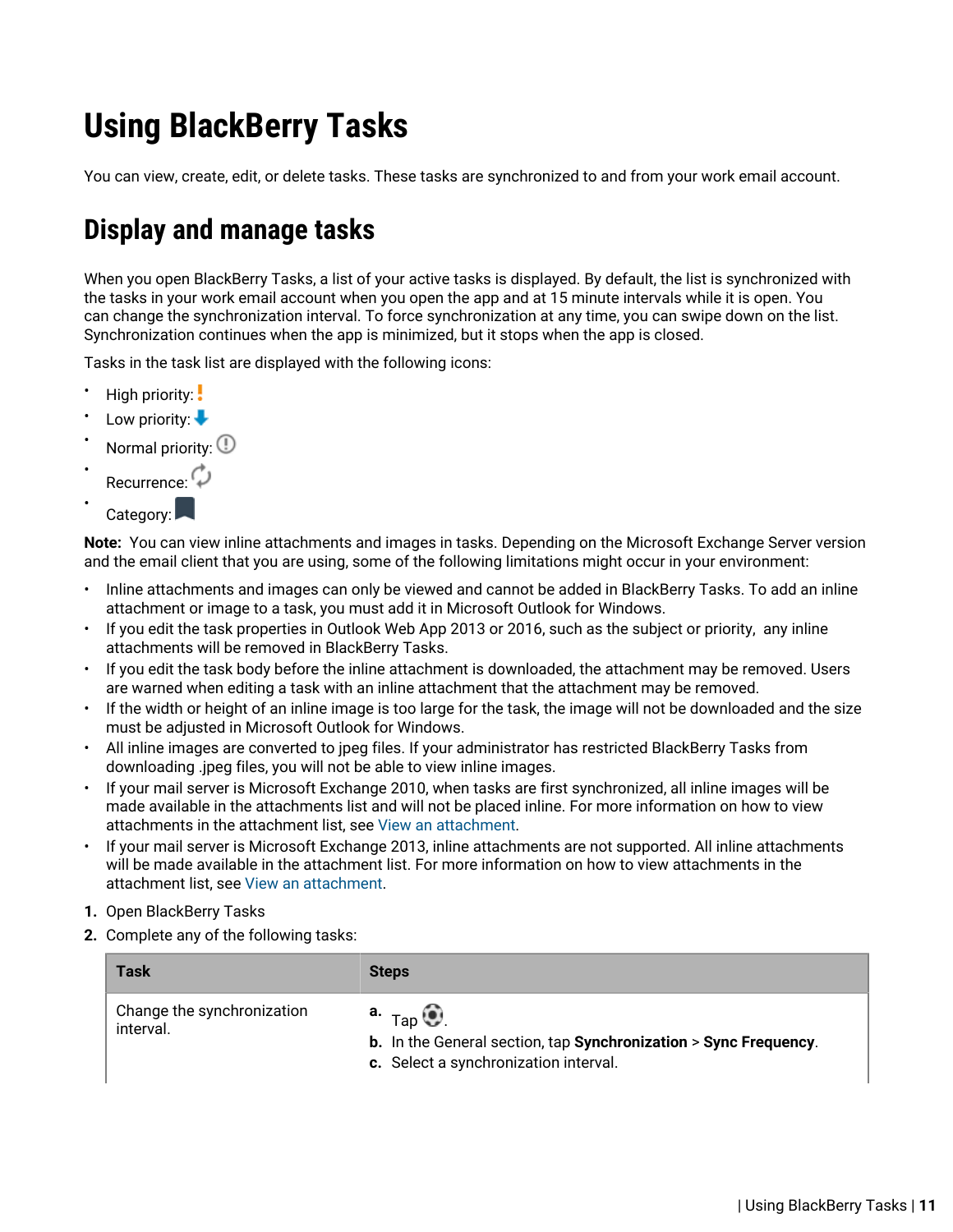| <b>Task</b>                                      | <b>Steps</b>                                                                                                                                                                                                                                                                                                                                                                                                                                                    |
|--------------------------------------------------|-----------------------------------------------------------------------------------------------------------------------------------------------------------------------------------------------------------------------------------------------------------------------------------------------------------------------------------------------------------------------------------------------------------------------------------------------------------------|
| Specify the folders to<br>synchronize.           | <b>a.</b> Tap $\frac{3}{2}$ .<br>b. Tap Manage Synced Folders.<br>c. Select the folders that you want to synchronize.                                                                                                                                                                                                                                                                                                                                           |
| Specify the tasks to display.                    | <b>a.</b> Tap $\frac{1}{2}$ .<br>b. Tap Manage Tabs.<br><b>c.</b> Tap $\bullet$ to display or hide the tasks associated with it. The options<br>are: Active, Overdue, Due Today, Due This Week, Completed, or Now<br><b>d.</b> Optionally, press and hold the $\equiv$ beside a tab.<br>e. Slide your finger up or down to move the tab left or right on the<br>screen.<br><b>f.</b> To restore the default settings, tap $\frac{1}{2}$ > <b>Restore Tabs</b> . |
| Change the order of tasks that<br>are displayed. | $Tap =$ .                                                                                                                                                                                                                                                                                                                                                                                                                                                       |
| Search for a task.                               | a. $\text{Top}$ $\overset{\bullet}{\ast}$ > Search.<br>b. Enter your search criteria.                                                                                                                                                                                                                                                                                                                                                                           |
| Create a task.                                   | $Tap \nightharpoonup n$                                                                                                                                                                                                                                                                                                                                                                                                                                         |
| Edit a task.                                     | Tap a task.                                                                                                                                                                                                                                                                                                                                                                                                                                                     |
| Mark a task as complete.                         | Tap                                                                                                                                                                                                                                                                                                                                                                                                                                                             |

### <span id="page-11-0"></span>**View an attachment**

Attachments with the following file types can be viewed in BlackBerry Tasks and BlackBerry Notes.

• bmp, bmpf, cur, dib, gif, heic, ico, jpg, jpeg, png, webp, xml, json, pdf, txt, csv, hwp, emf, jpe, tiff, tif, wmf, doc, dot, docx, dotx, docm, dotm, xls, xlt, xlsx, xltx, xlsm, xltm, ppt, pot, pps, pptx, potx, ppsx, pptm, potm, ppsm

**Note:** You cannot add attachments to tasks or notes that you create in BlackBerry Tasks and BlackBerry Notes.

- **1.** Tap the task or note with the attachment that you want to view.
- **2.** Tap **Attachments**.
- **3.** In the **Attachments** list, tap the attachment that you want to download.
- **4.** Tap the downloaded attachment to view it.

### <span id="page-11-1"></span>**Upload an attachment**

- **1.** Create a new task or tap the task that you want to upload an attachment to.
- $2.$  Tap  $\frac{1}{2}$  > Attach File.
- **3.** From the source options list, tap one of the following: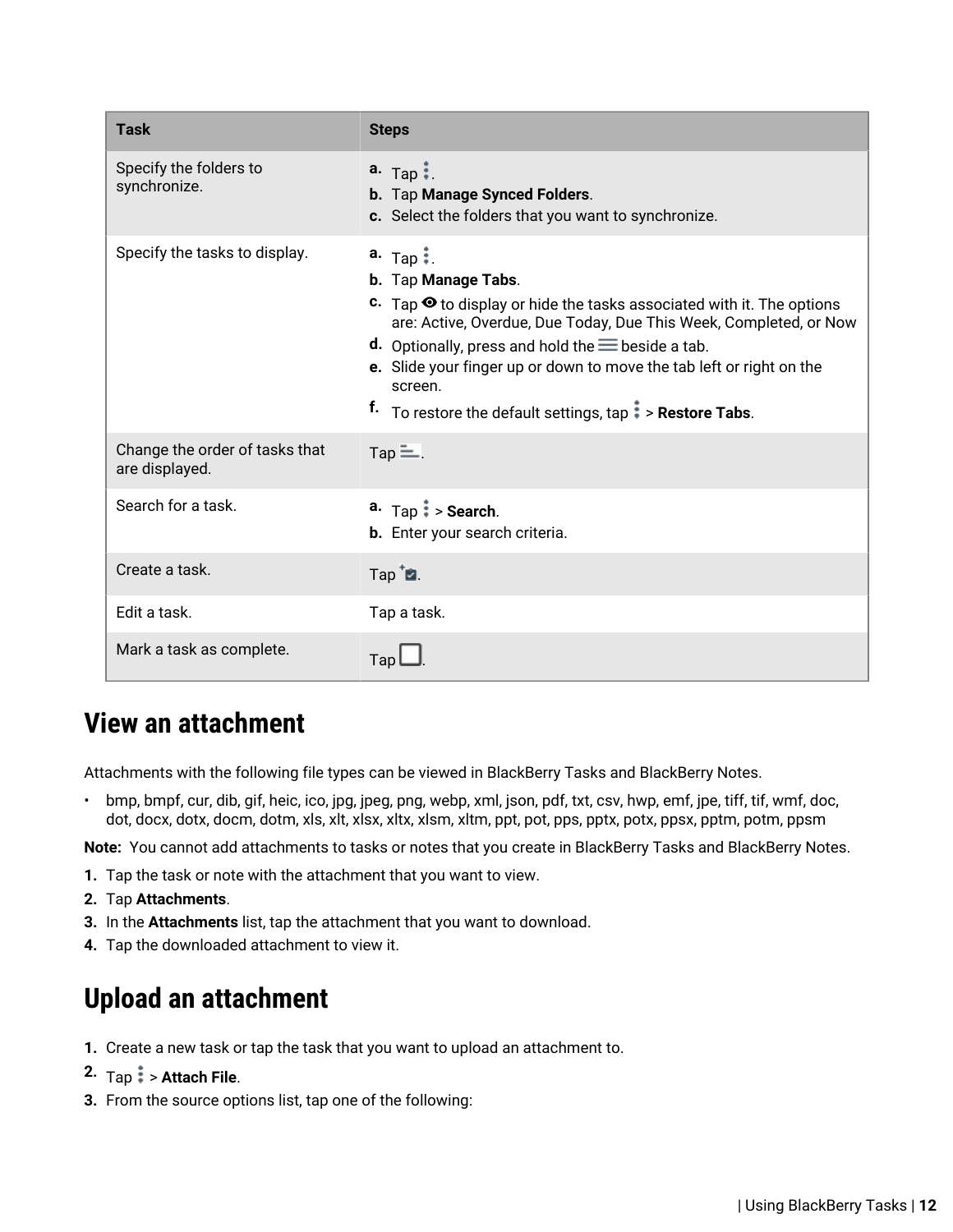- To take a picture and attach it, tap **Take a picture**.
	- **a.** In the camera app, tap the capture button.
	- **b.** After you take a picture, tap the checkmark to confirm your photo, or tap the undo button to take the photo again.
	- **c.** Tap the size that you want to upload the image as from the resize options list.
- To attach an image from your photo library, tap **Photo library**.
	- **a.** Tap an image in your photo library.

**Note:** If you receive an error that your attachment is not permitted, you will need to contact your UEM administrator.

### <span id="page-12-0"></span>**Integration with BlackBerry Work Calendar**

In BlackBerry Work 2.6 and later, the Calendar shows a count of due and completed tasks in the Day view. You can tap on a task in the Calendar to open it in BlackBerry Tasks. Tasks that are due are indicated with a blue icon; completed tasks are indicated with a gray icon.

Tasks with no due date are not displayed in Calendar.

### <span id="page-12-1"></span>**Search for a task**

- **1.** Tap  $\frac{1}{2}$  > **Search**.
- **2.** Select whether to search in **Title**, **Body**, or **All**.
- **3.** Enter the text that you want to search for.
- **4.** Optionally, complete any of the following tasks:

| Task                                           | <b>Steps</b>                                                                                                                              |
|------------------------------------------------|-------------------------------------------------------------------------------------------------------------------------------------------|
| Refine a search and create a<br>custom filter. | Tap More. A list of saved searches is displayed.                                                                                          |
| Create an advanced search.                     | a. $Tap +$<br><b>b.</b> Enter a name for the search and the text that you want to search<br>for.<br>c. Tap $\checkmark$ .                 |
| Edit a saved search.                           | a. Tap More. A list of saved searches is displayed.<br><b>b.</b> Tap a saved search.<br>c. Tap $\ell$ .<br>d. Modify the search criteria. |
| Add saved searches to the Tabs<br>bar.         | $a.$ Tap $\frac{3}{2}$ .<br>b. Tap Manage Tabs.                                                                                           |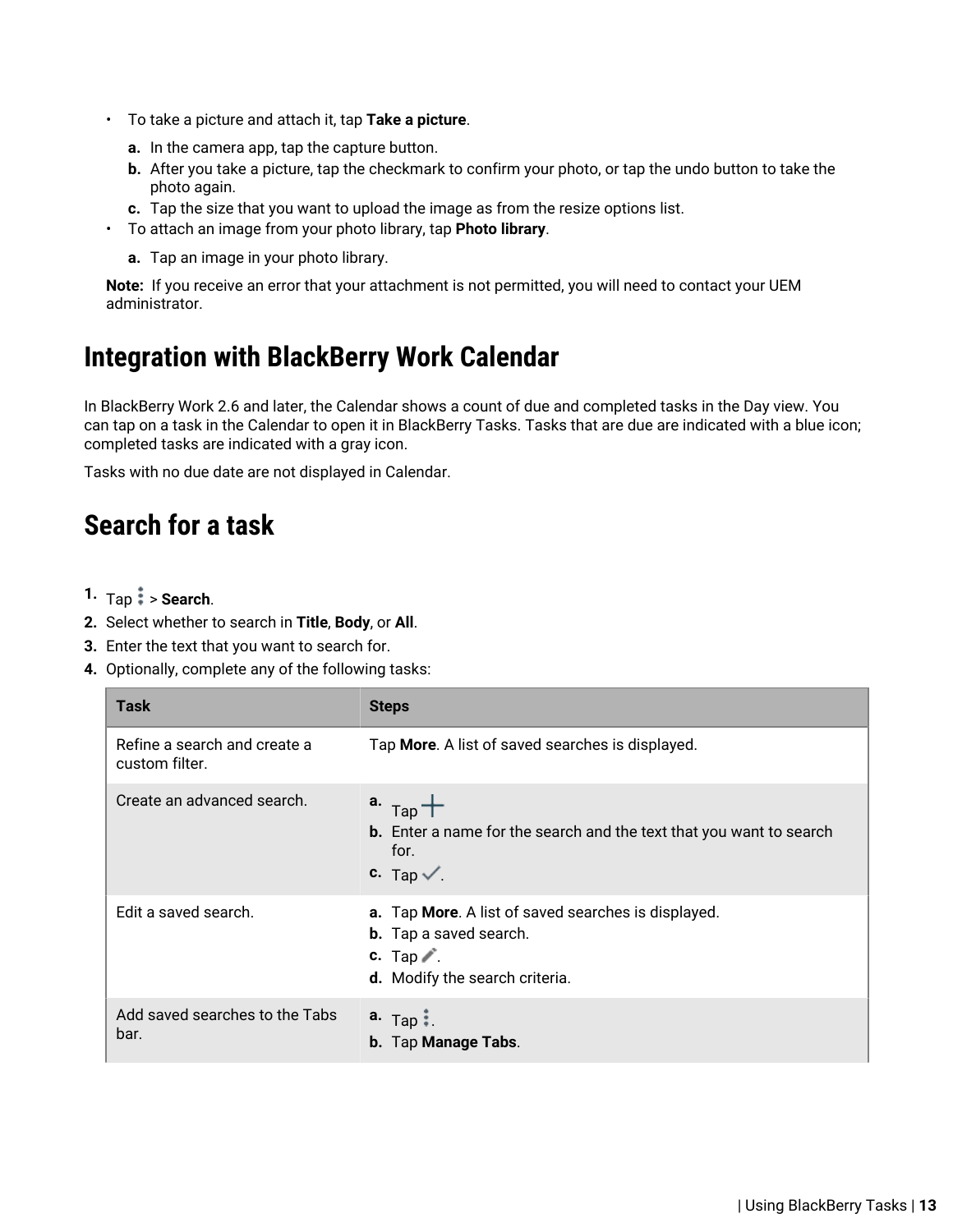| Task                               | <b>Steps</b>                                                                                           |
|------------------------------------|--------------------------------------------------------------------------------------------------------|
| Search for text in the task notes. | <b>a.</b> In the rich-text toolbar, tap $Q$ .<br><b>b.</b> Enter the text that you want to search for. |

**5.** Tap  $\times$  to clear the search field. Tap the **Back** button to exit the search window.

### <span id="page-13-0"></span>**Create a task**

- **1.** Tap **1.**
- **2.** Enter a name for the task.
- **3.** Tap beside **Dates and reminders** to set optional start and due dates, reminder, and recurrence.
- **4.** To set a start or due date, tap **No start date or No due date** beside . Defaults are No start date and No due date. Tap  $\times$  to clear the current settings and set new start and dues date.
- **5.** To set a reminder, tap **No reminder** beside . Choose a day and time of day for the reminder to be displayed on your device home screen. The default setting is **No Reminder**.

Your administrator can block reminder notifications or specify whether a generic message is displayed for the reminder.

- **6.** To set a recurrence, tap **Does not repeat** beside **1.** Specify whether the task recurs daily or weekly and the duration or number of occurrences. The default setting is **Does not repeat**.
- **7.** To set a priority and specify a category, tap  $\sim$  beside **Priority and categories**. Perform any of the following actions:
	- To set a priority, tap  $\mathbb O$  beside the current setting. Select a priority level.
	- To specify a category, tap  $\blacksquare$  and type the name of the category. Tap  $\times$  to remove the category.
- **8.** In the **Notes** field, type any notes about the task.

#### **After you finish:**

• Specify notifications in the BlackBerry Dynamics Launcher settings.

### <span id="page-13-1"></span>**Manage categories**

BlackBerry Tasks supports synchronization with the categories in your work email account. New categories that you add in BlackBerry Tasks are automatically assigned a color and added to your work email account.

BlackBerry Notes and BlackBerry Tasks support categories, but BlackBerry Work does not support categories.

When you change the name of a category in BlackBerry Notes and BlackBerry Tasks, all current notes or tasks in that category are added to the new category. Items from other apps remain in the previous category.

When you delete a category on your device or in your work email account, it is retained with the notes in it but removed from the master list in your work account. On your device, its color is changed and it is treated as a local category.

**1.** Tap **:** > Manage Categories. Your category list is displayed. The list includes the master categories list in your work email account and any local categories on your device.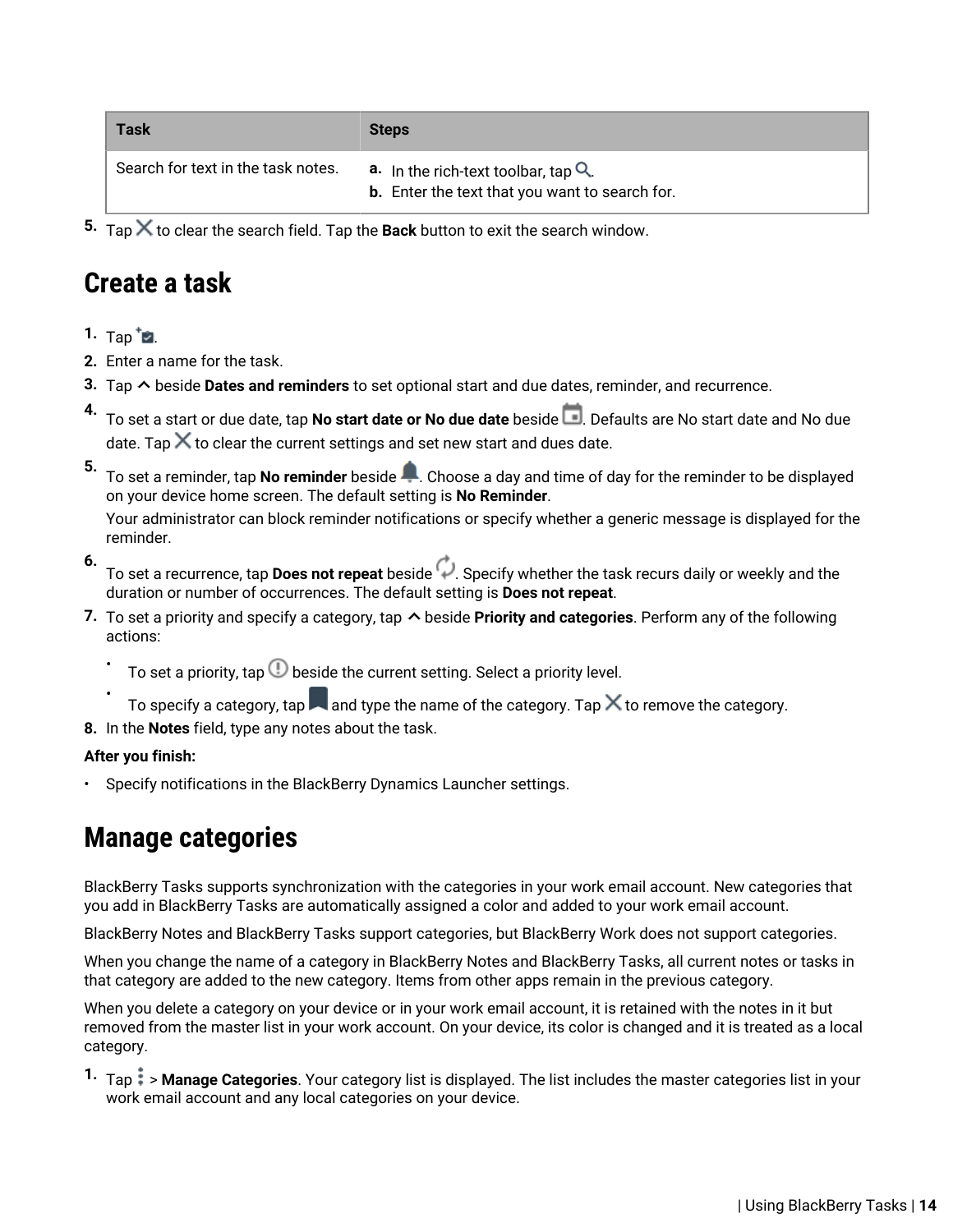- **2.** Do one of the following:
	- To update, the master category list, tap  $\mathbf C$ .
	- To add a category, tap  $+$ .
	- To edit a category, tap it.
- **3.** Enter a name for the category or edit its existing name. Tap X to clear the field. To set or change the color for the category, tap a color.
- **4.** Perform one of the following actions:
	- If you are editing an existing category, tap  $\bar{I}$  to delete the category.
	- If you are adding or editing a category, tap  $\checkmark$  to save your changes.
	- $\cdot$  If you are adding or editing a category, tap  $\times$  to leave the page without saving your changes.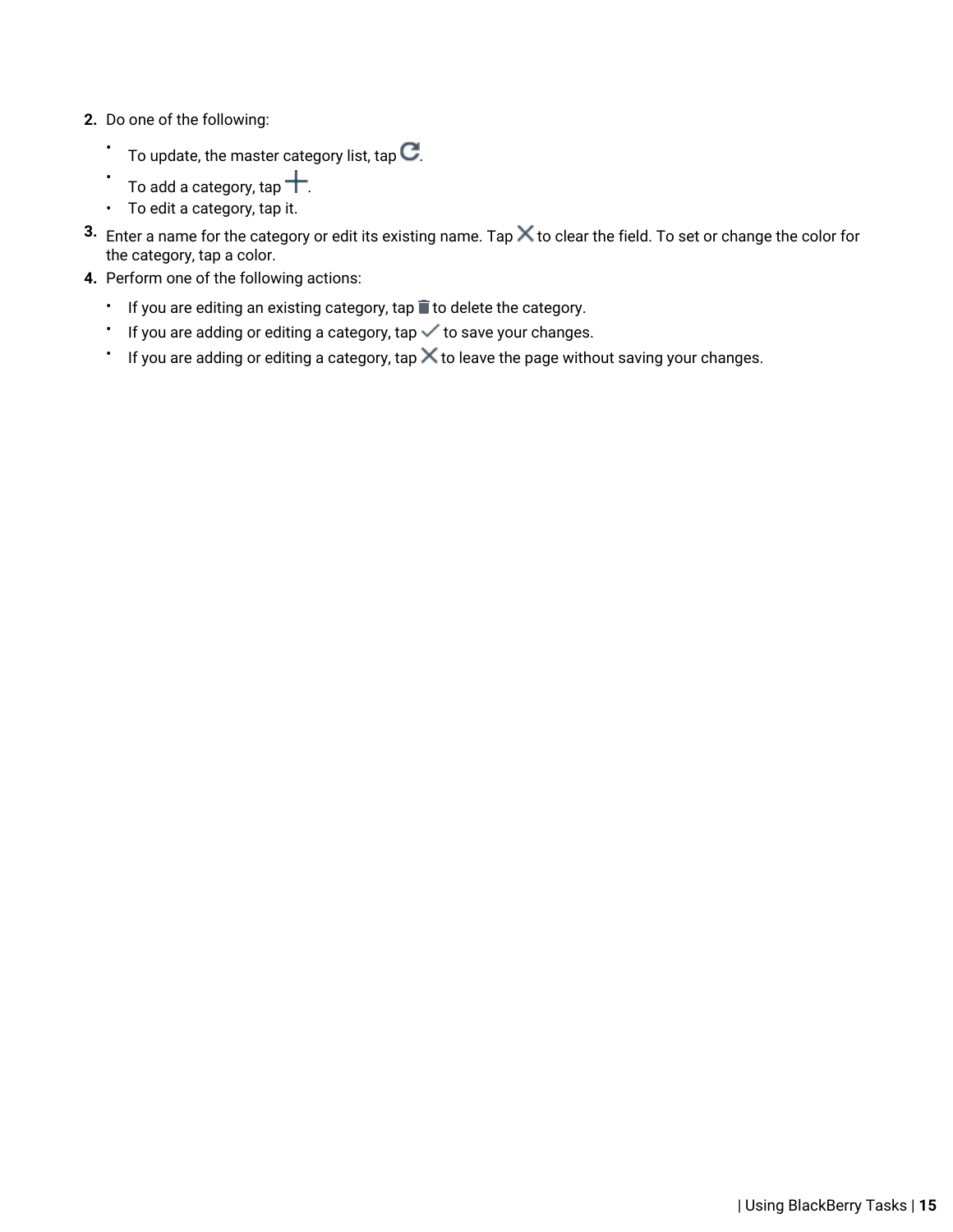## <span id="page-15-0"></span>**Working with flagged email messages**

Flagged emails now display in the list of all tasks in BlackBerry Tasks. Users can perform the following actions with flagged email messages: filter, sort, open, download attachments, mark as complete, view reminders, set a start and due date, set priority, and set categories. Flagged email messages have an orange flag to differentiate them from tasks.

Complete any of the following tasks:

| <b>Task</b>            | <b>Description</b>                                                                                                                                                                                                                                            |
|------------------------|---------------------------------------------------------------------------------------------------------------------------------------------------------------------------------------------------------------------------------------------------------------|
| Sync flagged emails    | Pull down from the top of the screen.                                                                                                                                                                                                                         |
| Mark as complete       | Tap ↓ to mark a flagged email as complete. Users can mark emails as<br>complete in the flagged emails, search results, and calendar views.                                                                                                                    |
| Filter                 | You can filter flagged email messages from the menu.<br>Open Tasks.<br>1.<br>2. Tap $\equiv$ .<br>3. Tap Flagged Emails.<br>4. Tap Flagged Emails in the top bar to sort the emails by category such<br>as Priority or Due Date.                              |
| Sort                   | Tap above the list of flagged emails to sort your flagged email messages<br>by priority, due date, title, start date, creation date, or last modified date.<br>Tap $\sqrt{\frac{2}{n}}$ to filter flagged email messages in ascending or descending<br>order. |
| Open                   | Tap a flagged email message.                                                                                                                                                                                                                                  |
| <b>View reminders</b>  | 1. Open a flagged email message.<br>2. Tap Dates and Reminders to expand menu.<br>3. Tap Reminder to choose a day and time of day for the reminder.                                                                                                           |
| Download attachment    | 1. Tap the flagged email message with the attachment that you want to<br>view.<br>2. Tap Attachments.<br>3. In the Attachments list, tap the attachment that you want to<br>download.<br>4. Tap the downloaded attachment to view it.                         |
| Set start and due date | Open a flagged email message.<br>1.<br>2. Tap Dates and Reminders to expand menu.<br>Tap Start Date field to choose a start date.<br>3.<br>4. Tap Due Date field to choose a due date.                                                                        |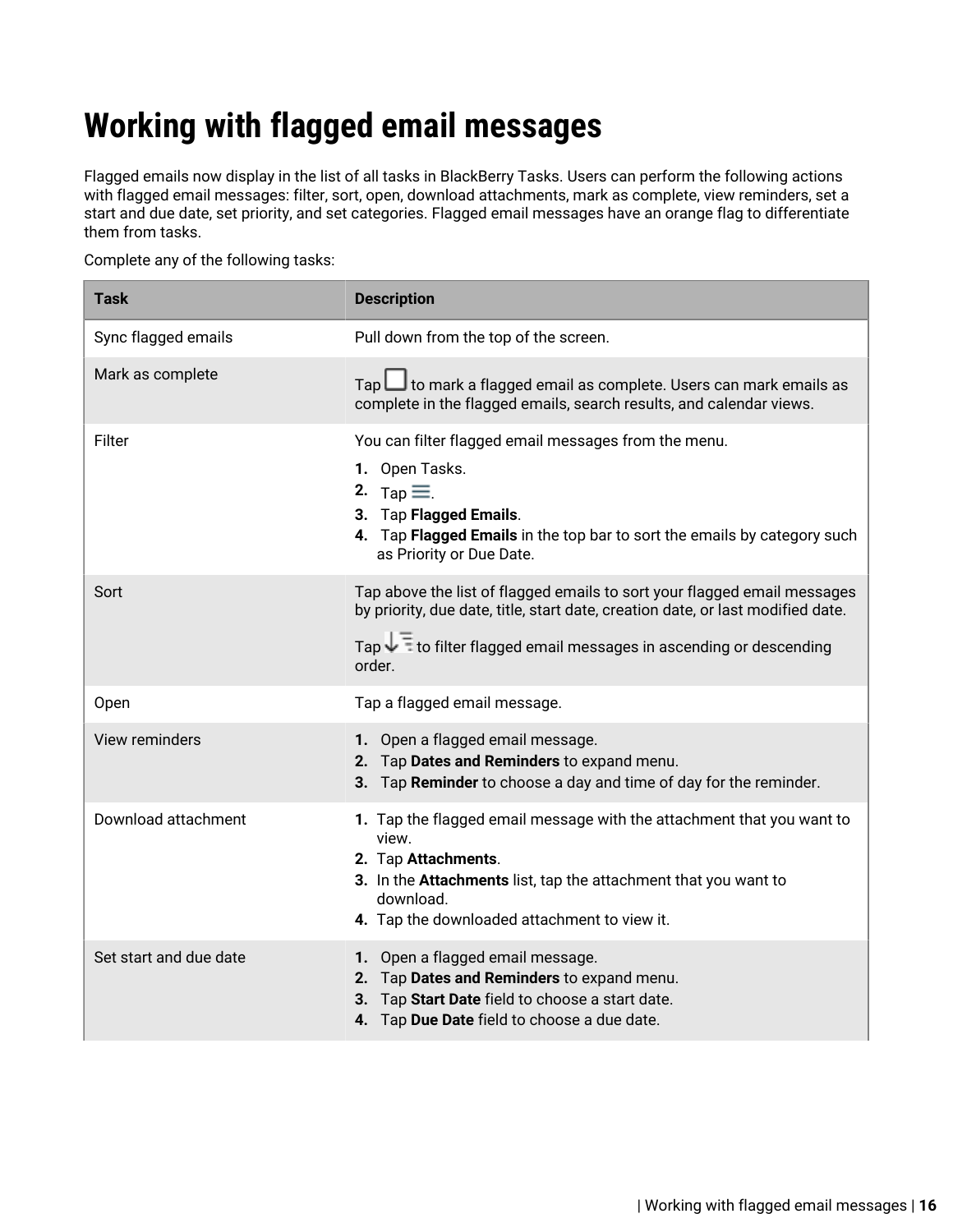| Task                | <b>Description</b>                                                                                                                                                                                   |
|---------------------|------------------------------------------------------------------------------------------------------------------------------------------------------------------------------------------------------|
| Set Categories      | 1. Open a flagged email message.<br>2. Tap Priority and categories to expand.<br>Tap and type the name of the category. You can specify multiple<br>categories. Tap $\times$ to remove the category. |
| <b>Set Priority</b> | 1. Open a flagged email message.<br>2. Tap Priority and categories to expand.<br>З.<br>Tap $\bigoplus$ beside the current setting. Select High, Normal, or Low to<br>set the priority.               |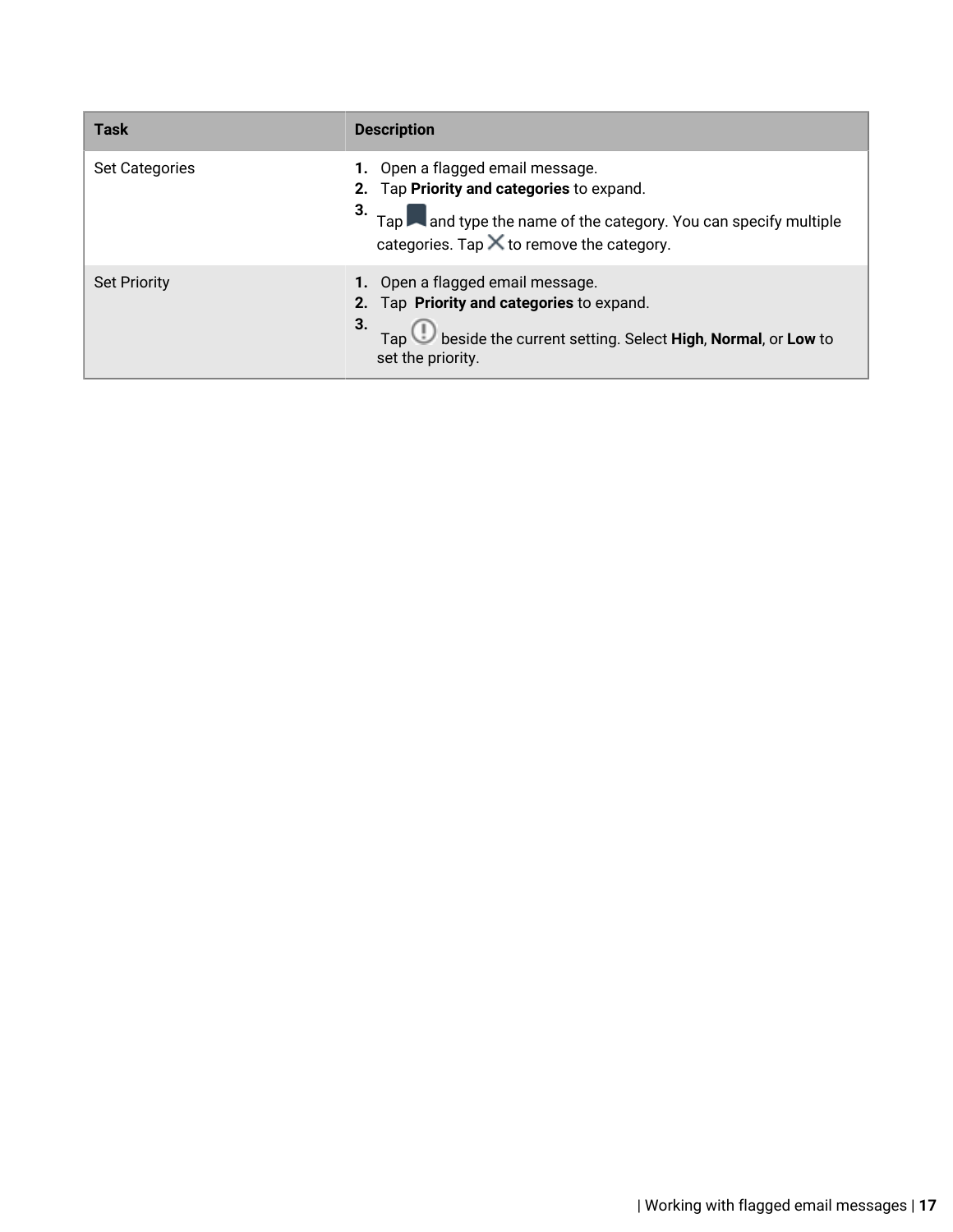## <span id="page-17-0"></span>**Changing your app settings**

- **1.** In the BlackBerry Dynamics Launcher tap
- **2.** To change your app settings, complete any of the following tasks:

| <b>Task</b>                                                                                                                                       | <b>Steps</b>                                                                                                                                                                                                                                                                                                                                                                                                         |
|---------------------------------------------------------------------------------------------------------------------------------------------------|----------------------------------------------------------------------------------------------------------------------------------------------------------------------------------------------------------------------------------------------------------------------------------------------------------------------------------------------------------------------------------------------------------------------|
| Edit your account information.                                                                                                                    | Tap Account.                                                                                                                                                                                                                                                                                                                                                                                                         |
| Change synchronization interval.                                                                                                                  | a. Tap Synchronization.<br>b. Tap Sync Frequency.<br>c. Select how often you want to synchronize your tasks from<br>Microsoft Outlook.                                                                                                                                                                                                                                                                               |
| Enable BlackBerry Tasks to<br>continue synchronizing with<br>Microsoft Exchange Server even<br>when it is dismissed from the<br>running app grid. | a. Tap Synchronization.<br>b. Slide the Enable Persistent Sync Service option to On.                                                                                                                                                                                                                                                                                                                                 |
| Change Swipe Actions.                                                                                                                             | a. Tap Swipe Actions.<br>b. Set left and right swipes on tasks or flagged emails to one of the<br>following options:<br><b>No action</b><br><b>Delete</b><br>Set due date<br><b>Set priority</b><br>Set start date<br>$\bullet$<br><b>Toggle completed state</b>                                                                                                                                                     |
| Change Sounds & Notifications.                                                                                                                    | a. Tap Sounds & Notifications.<br><b>b.</b> Perform any of the following tasks:<br>Notifications - slide the switch to turn notifications on or off.<br>$\bullet$<br>Tap Reminder sound to change the audible reminder for tasks.<br><b>Pulse notification light</b> - slide the switch to turn the notification<br>light on or off.<br>Vibrate - slide the switch to enable or disable a vibration<br>notification. |
| Change your password.                                                                                                                             | Tap Change application password.<br>You can only change the password if you are not authenticating this<br>app using another app's password.                                                                                                                                                                                                                                                                         |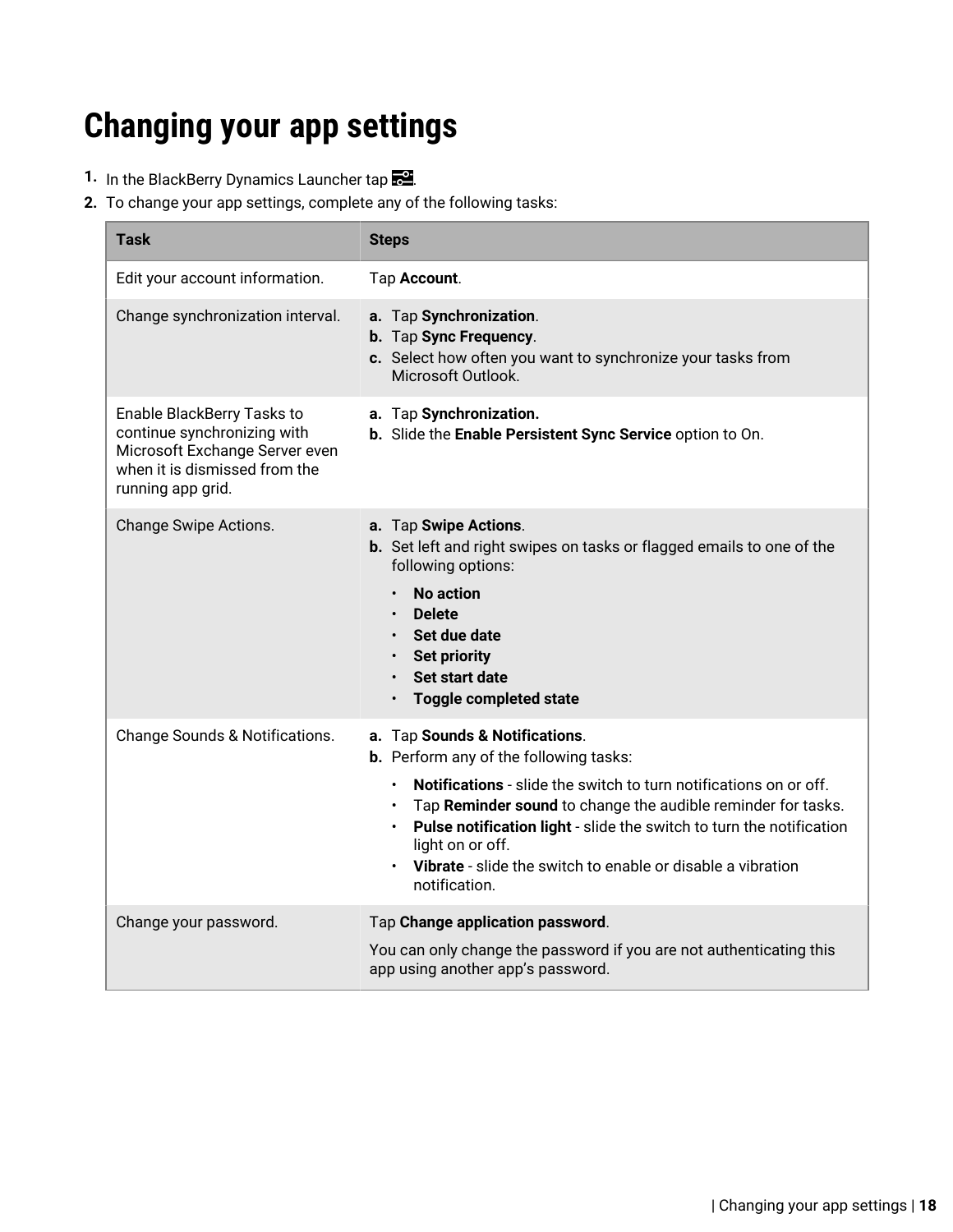## <span id="page-18-0"></span>**Change your theme**

If you switch to a dark theme, it changes the background that appears when you sign in to the app. By default, the theme is Light.

- **1.** In the app, open the BlackBerry Dynamics Launcher.
- **2.** Tap **Settings**.
- **3.** Tap **Change application theme**.
- **4.** Tap a theme (for example, Light or Dark).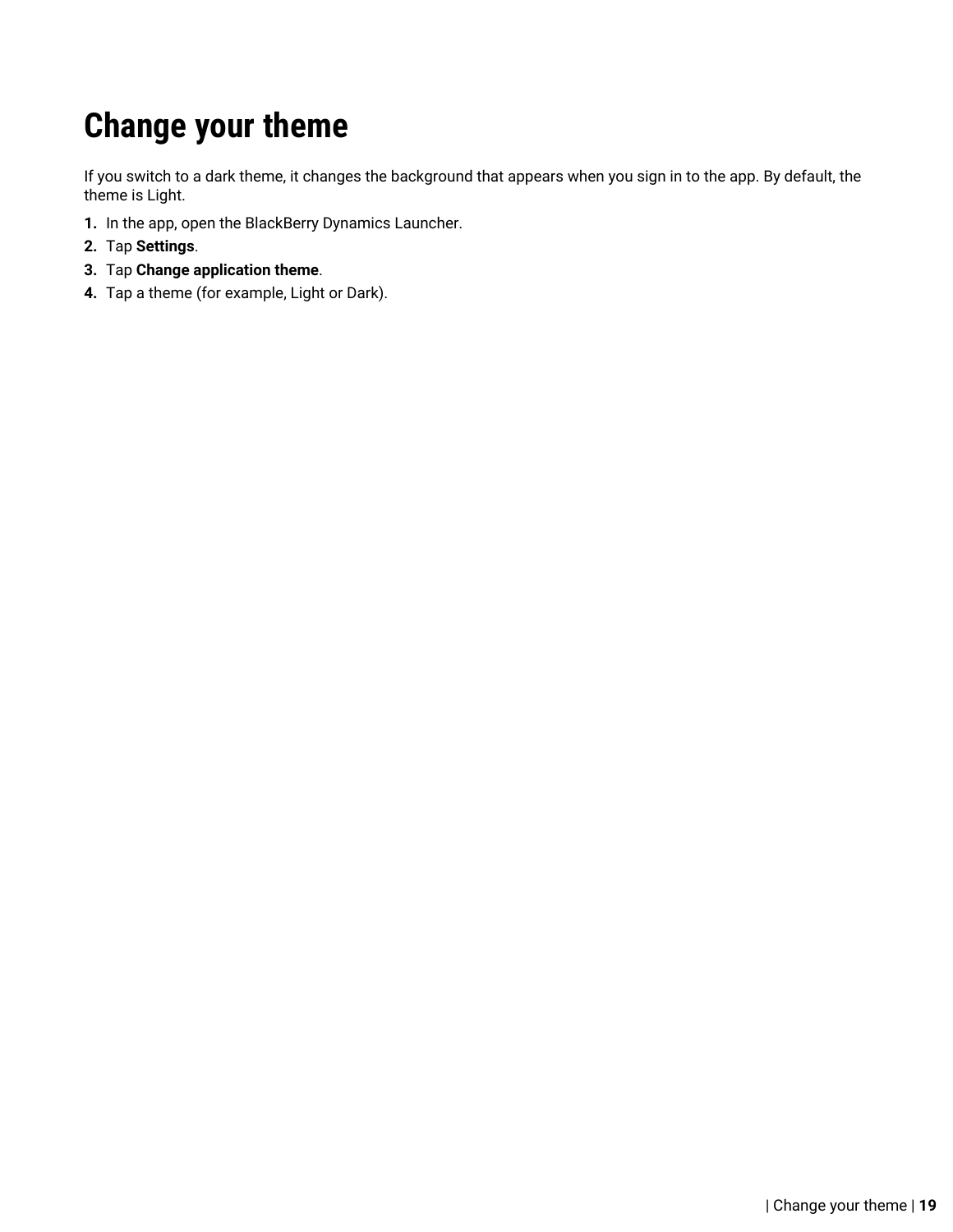## <span id="page-19-0"></span>**Using the Quick Create tool**

You can tap  $\blacksquare$  in the BlackBerry Dynamics Launcher and select a shortcut to create a new email, calendar entry, contact, task, or note.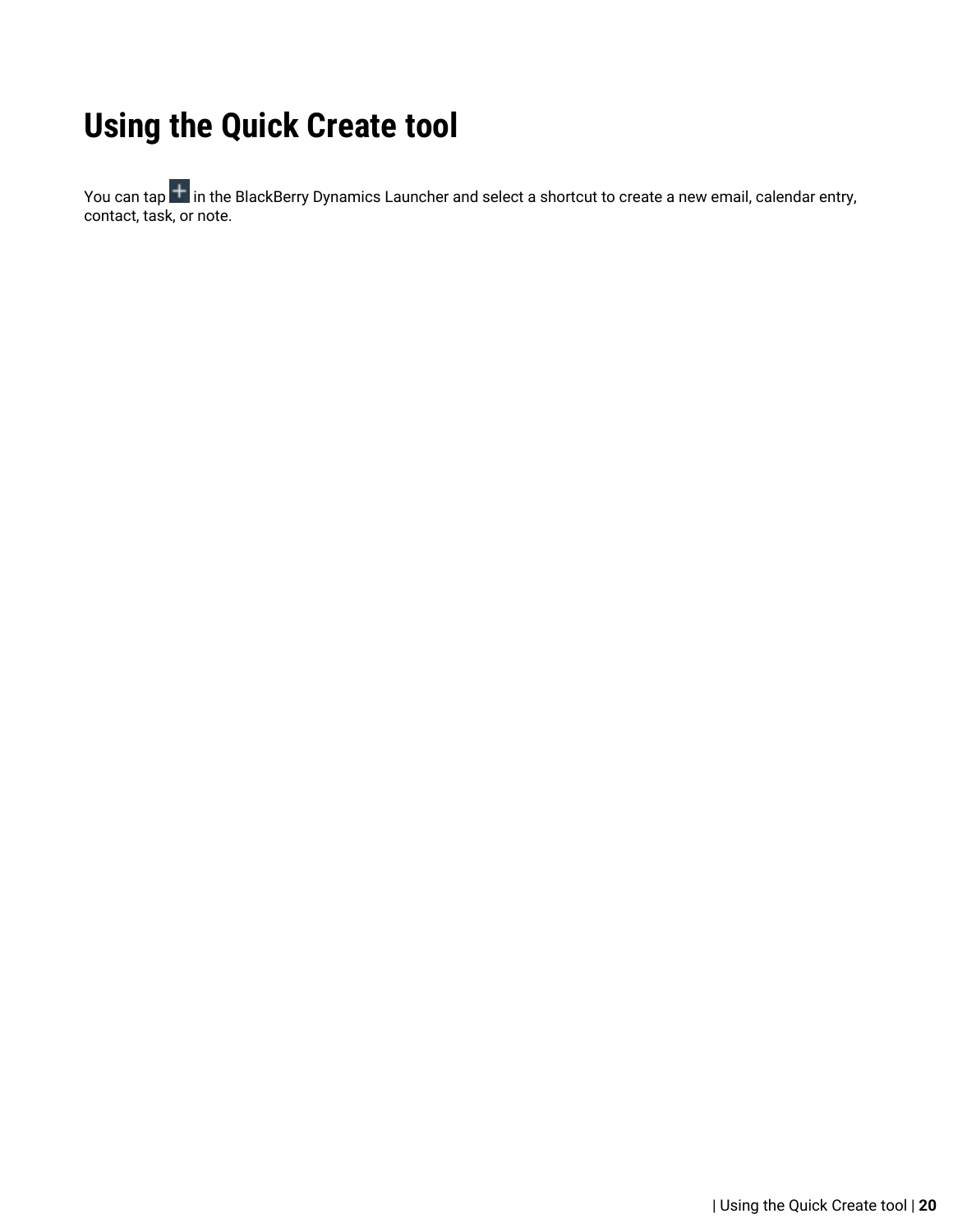## <span id="page-20-0"></span>**Frequently Asked Questions**

| <b>FAQ</b>                                                                                                           | <b>Answer</b>                                                                                                                                                                                                                                                                     |
|----------------------------------------------------------------------------------------------------------------------|-----------------------------------------------------------------------------------------------------------------------------------------------------------------------------------------------------------------------------------------------------------------------------------|
| How do I change BlackBerry Work settings?                                                                            | Tap $\frac{44}{3}$ > $\frac{1}{62}$ .                                                                                                                                                                                                                                             |
| Why aren't my email messages synchronizing?                                                                          | There is probably an issue with your connection to<br>your mail server.                                                                                                                                                                                                           |
|                                                                                                                      | If the issue persists after 1 hour, contact your<br>administrator. Administrators can contact the<br>BlackBerry Support Team if they require assistance to<br>diagnose the underlying issue.                                                                                      |
| I'm getting too many email notifications. I can't<br>distinguish between calendar reminders and new<br>email alerts. | See Managing your notifications and alerts.                                                                                                                                                                                                                                       |
| Why am I being prompted for my BlackBerry Work<br>password so often?                                                 | Your administrator controls this behavior using a<br>password timeout policy. System events may also<br>cause the password to be required even when the<br>timeout has not elapsed.                                                                                               |
|                                                                                                                      | When you stop using using BlackBerry Work, Notes,<br>or Tasks, password unlock is required in as few as 5<br>minutes. Additionally, the password is required on a<br>"cold start". For example, after you restart a device or<br>when you force quit the app and launch it again. |
| Why is spell check is not working for BlackBerry Work<br>for Android devices?                                        | By design, the spell check feature will not be<br>implemented for BlackBerry Work for Android devices<br>due to the security concern associated with keywords<br>being cached on Android devices.                                                                                 |
| The blue circle with the BlackBerry logo is blocking an<br>area on my screen. How can I move it?                     | The Launcher can be moved by pressing and holding<br>it.                                                                                                                                                                                                                          |
| How do I access my calendar and contacts?                                                                            | and then tap Calendar or Contacts.<br>Tan <sup>1</sup>                                                                                                                                                                                                                            |
| How do I create an out of office message?                                                                            | See Create an automatic out of office reply.                                                                                                                                                                                                                                      |
| How do I create a signature?                                                                                         | See Change your signature.                                                                                                                                                                                                                                                        |
| Why can't I copy or paste content from BlackBerry<br>Work?                                                           | Your administrator may have restricted this behavior<br>for security reasons.                                                                                                                                                                                                     |
| Why can't I use the camera in BlackBerry Work?                                                                       | Your administrator may have restricted this behavior<br>for security reasons.                                                                                                                                                                                                     |
| Why can't I use dictation in BlackBerry Work?                                                                        | Your administrator may have restricted this behavior<br>for security reasons.                                                                                                                                                                                                     |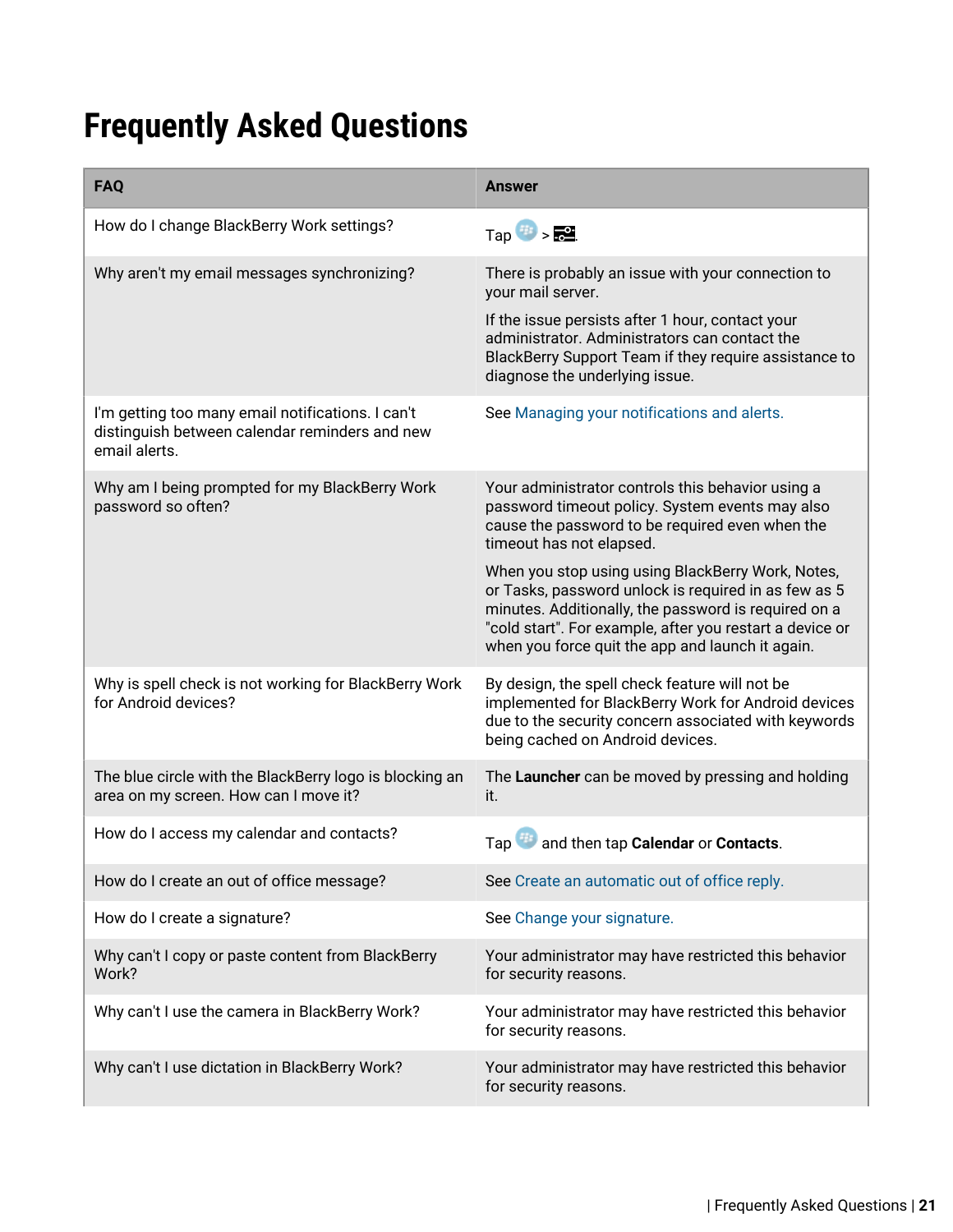| <b>FAQ</b>                                                                                                                                                                                                                | <b>Answer</b>                                                                                                                                                                                                                                                                                                                                                                                             |
|---------------------------------------------------------------------------------------------------------------------------------------------------------------------------------------------------------------------------|-----------------------------------------------------------------------------------------------------------------------------------------------------------------------------------------------------------------------------------------------------------------------------------------------------------------------------------------------------------------------------------------------------------|
| How do I change the number of email messages that<br>are synchronizing to BlackBerry Work?                                                                                                                                | This is managed in the BlackBerry Work settings.<br>See Change your settings.                                                                                                                                                                                                                                                                                                                             |
| How do I change to conversation view                                                                                                                                                                                      | This is managed in the BlackBerry Work settings.<br>See Change your settings.                                                                                                                                                                                                                                                                                                                             |
| How do I change the font size in BlackBerry Work?                                                                                                                                                                         | By default, BlackBerry Work uses the system font<br>settings. Here's how to adjust.<br>1. Open the Settings app<br>2. Tap Display<br>3. Tap Font<br>4. Tap Font size<br>5. Select the font size.<br>(This may vary by Android device.)<br>You can also set a custom font for composing or<br>replying to email messages. This is managed in the<br>BlackBerry Work settings.<br>See Change your settings. |
| How do I turn off the avatars in my email list?                                                                                                                                                                           | This is managed in the BlackBerry Work settings.<br>See Change your settings.                                                                                                                                                                                                                                                                                                                             |
| Why am I getting the message that<br>"[Your device's browser] / [Safari] has been blocked<br>by your IT administrator. Install BlackBerry Access to<br>continue" when I tap a link in a BlackBerry Work email<br>message? | Your administrator may have restricted this<br>behavior for security reasons. In many cases, your<br>administrator will allow BlackBerry Access to be<br>used for links in an email. Contact your administrator<br>for more information on how to install BlackBerry<br>Access.                                                                                                                           |
| How can I synchronize tasks?                                                                                                                                                                                              | You must install BlackBerry Tasks. Contact your<br>administrator for more information.                                                                                                                                                                                                                                                                                                                    |
| How can I synchronize notes?                                                                                                                                                                                              | You must install BlackBerry Notes. Contact your<br>administrator for more information.                                                                                                                                                                                                                                                                                                                    |
| How can I convert an email message to a note?                                                                                                                                                                             | See Convert an email message to a note.                                                                                                                                                                                                                                                                                                                                                                   |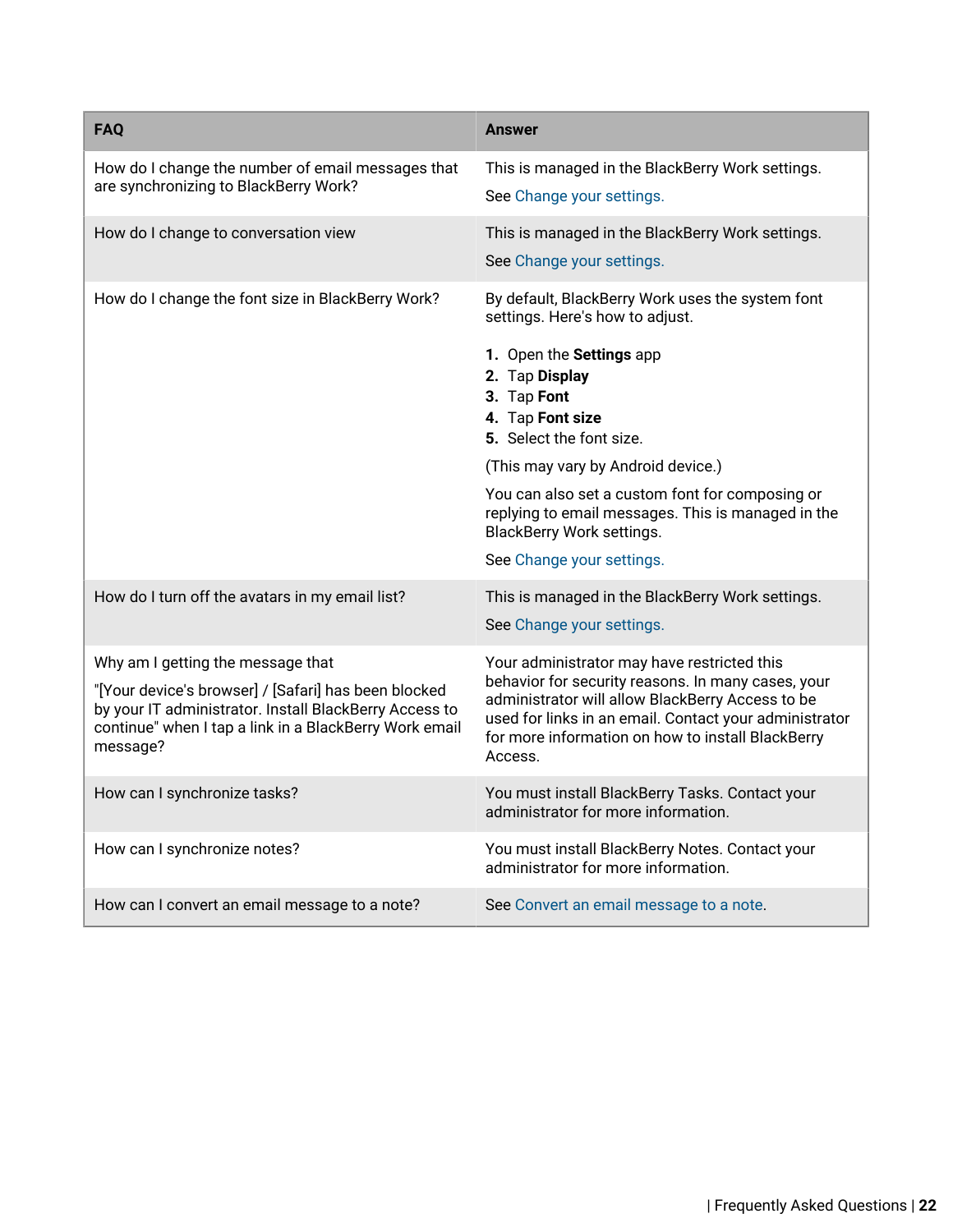## <span id="page-22-0"></span>**Troubleshooting**

### <span id="page-22-1"></span>**Generate a diagnostics report**

You can generate a diagnostics report and share the results with your administrator.

- **1.** Tap **the letter open the BlackBerry Dynamics Launcher.**
- $2.$  Tap  $\frac{1}{2}$ .
- **3.** In the **Support** section, tap **Run Diagnostics**.
- **4.** Tap **Start Diagnostics**.
- **5.** When the diagnostics are complete, click **Share Results** to send an email with the report details.

### <span id="page-22-2"></span>**Upload log files to BlackBerry Support**

If requested by BlackBerry Support, you can upload log files to help troubleshoot an issue you are having with BlackBerry Dynamics apps. Your administrator can enable detailed app logging to debug level. When enabled, the app logs can assist in finding possible causes of issues that users might encounter.

- **1.** Tap to open the BlackBerry Dynamics Launcher.
- $2. \tau_{\text{ap}} =$
- **3.** In the **Support** section, click **Upload Logs**. The Log upload status bar displays the upload progress.
- **4.** Click **Close**.

### <span id="page-22-3"></span>**Resynchronize BlackBerry Tasks with your mail server**

If you are experiencing synchronization issues between BlackBerry Tasks and your mail server, you can resynchronize without having to reactivate BlackBerry Tasks.

**Note:** This will reset all settings and data. All documents and data will be deleted.

- **1.** Tap  $\bigoplus$
- **2.** Tap .
- **3.** Tap **Reset Application Data**.
- **4.** Tap **OK**.
- **5.** Reopen BlackBerry Tasks and enter your password.
- **6.** Enter the password for your mail account.
- **7.** Tap **Next**.

BlackBerry Tasks will now resynchronize with your mail server.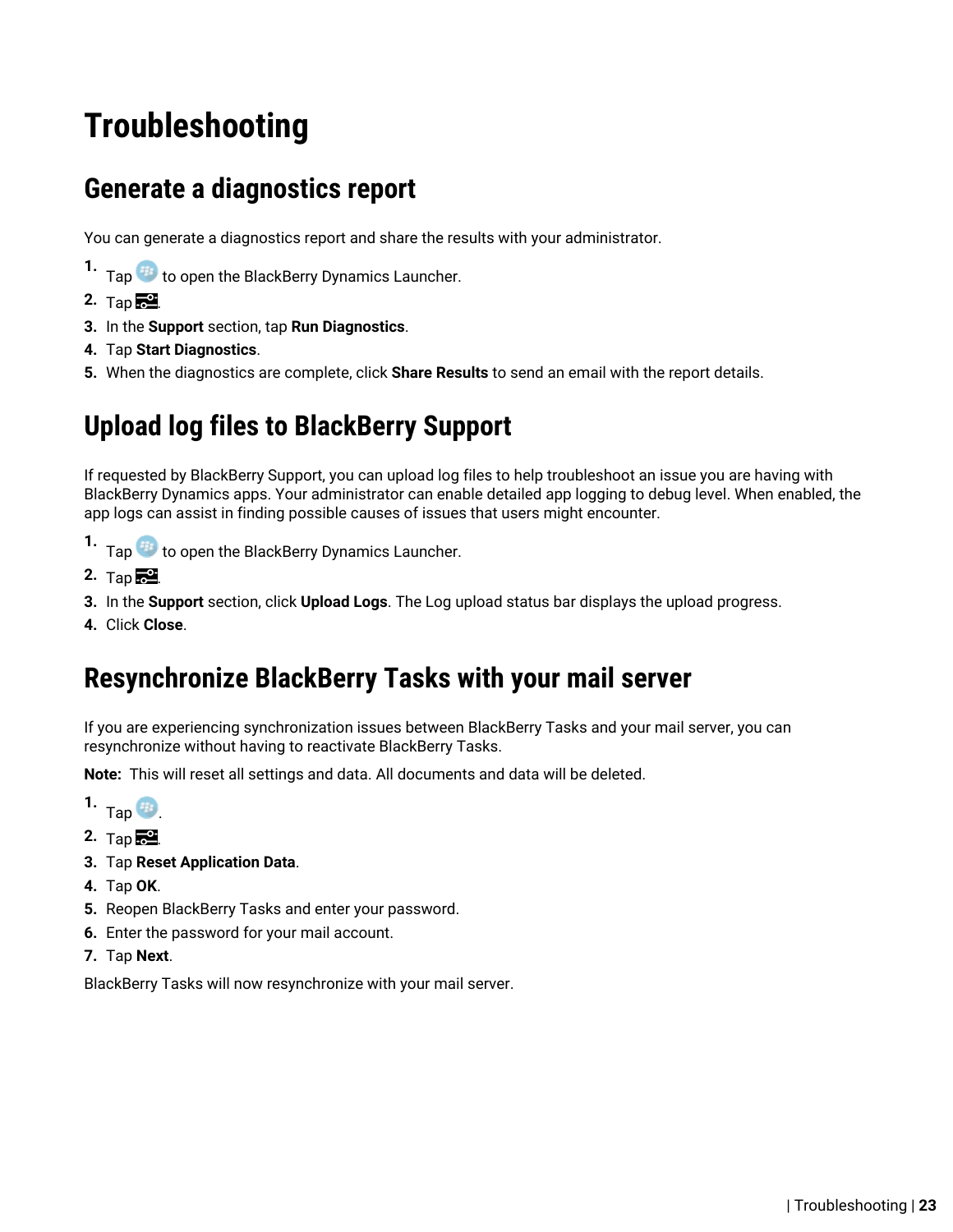## <span id="page-23-0"></span>**Send feedback to BlackBerry**

If you have feedback about the BlackBerry Dynamics app that you are using, you can send it to BlackBerry.

- **1.** Tap **to open the BlackBerry Dynamics Launcher.**
- **2.** Tap  $\frac{1}{2}$ .
- **3.** In the **Support** section, click **Send Feedback**.
- **4.** If you are prompted and you want to upload the log files, click **Yes**.
- **5.** An email message with the proper recipient name, subject line, and app details will be prepopulated for you. Add your feedback to the email message and click the **Send** icon.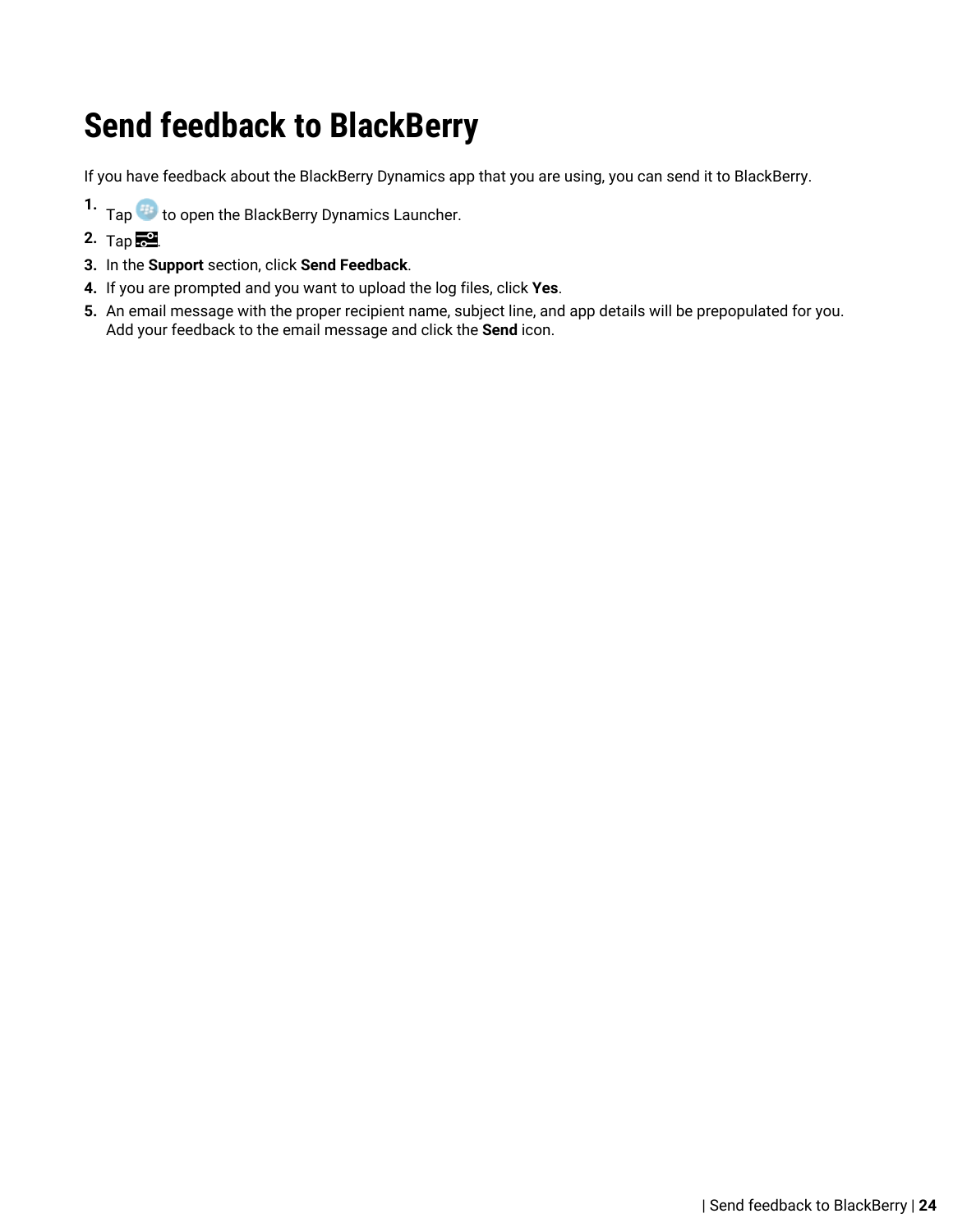## <span id="page-24-0"></span>**Legal notice**

©2021 BlackBerry Limited. Trademarks, including but not limited to BLACKBERRY, BBM, BES, EMBLEM Design, ATHOC, CYLANCE and SECUSMART are the trademarks or registered trademarks of BlackBerry Limited, its subsidiaries and/or affiliates, used under license, and the exclusive rights to such trademarks are expressly reserved. All other trademarks are the property of their respective owners.

This documentation including all documentation incorporated by reference herein such as documentation provided or made available on the BlackBerry website provided or made accessible "AS IS" and "AS AVAILABLE" and without condition, endorsement, guarantee, representation, or warranty of any kind by BlackBerry Limited and its affiliated companies ("BlackBerry") and BlackBerry assumes no responsibility for any typographical, technical, or other inaccuracies, errors, or omissions in this documentation. In order to protect BlackBerry proprietary and confidential information and/or trade secrets, this documentation may describe some aspects of BlackBerry technology in generalized terms. BlackBerry reserves the right to periodically change information that is contained in this documentation; however, BlackBerry makes no commitment to provide any such changes, updates, enhancements, or other additions to this documentation to you in a timely manner or at all.

This documentation might contain references to third-party sources of information, hardware or software, products or services including components and content such as content protected by copyright and/or thirdparty websites (collectively the "Third Party Products and Services"). BlackBerry does not control, and is not responsible for, any Third Party Products and Services including, without limitation the content, accuracy, copyright compliance, compatibility, performance, trustworthiness, legality, decency, links, or any other aspect of Third Party Products and Services. The inclusion of a reference to Third Party Products and Services in this documentation does not imply endorsement by BlackBerry of the Third Party Products and Services or the third party in any way.

EXCEPT TO THE EXTENT SPECIFICALLY PROHIBITED BY APPLICABLE LAW IN YOUR JURISDICTION, ALL CONDITIONS, ENDORSEMENTS, GUARANTEES, REPRESENTATIONS, OR WARRANTIES OF ANY KIND, EXPRESS OR IMPLIED, INCLUDING WITHOUT LIMITATION, ANY CONDITIONS, ENDORSEMENTS, GUARANTEES, REPRESENTATIONS OR WARRANTIES OF DURABILITY, FITNESS FOR A PARTICULAR PURPOSE OR USE, MERCHANTABILITY, MERCHANTABLE QUALITY, NON-INFRINGEMENT, SATISFACTORY QUALITY, OR TITLE, OR ARISING FROM A STATUTE OR CUSTOM OR A COURSE OF DEALING OR USAGE OF TRADE, OR RELATED TO THE DOCUMENTATION OR ITS USE, OR PERFORMANCE OR NON-PERFORMANCE OF ANY SOFTWARE, HARDWARE, SERVICE, OR ANY THIRD PARTY PRODUCTS AND SERVICES REFERENCED HEREIN, ARE HEREBY EXCLUDED. YOU MAY ALSO HAVE OTHER RIGHTS THAT VARY BY STATE OR PROVINCE. SOME JURISDICTIONS MAY NOT ALLOW THE EXCLUSION OR LIMITATION OF IMPLIED WARRANTIES AND CONDITIONS. TO THE EXTENT PERMITTED BY LAW, ANY IMPLIED WARRANTIES OR CONDITIONS RELATING TO THE DOCUMENTATION TO THE EXTENT THEY CANNOT BE EXCLUDED AS SET OUT ABOVE, BUT CAN BE LIMITED, ARE HEREBY LIMITED TO NINETY (90) DAYS FROM THE DATE YOU FIRST ACQUIRED THE DOCUMENTATION OR THE ITEM THAT IS THE SUBJECT OF THE CLAIM.

TO THE MAXIMUM EXTENT PERMITTED BY APPLICABLE LAW IN YOUR JURISDICTION, IN NO EVENT SHALL BLACKBERRY BE LIABLE FOR ANY TYPE OF DAMAGES RELATED TO THIS DOCUMENTATION OR ITS USE, OR PERFORMANCE OR NON-PERFORMANCE OF ANY SOFTWARE, HARDWARE, SERVICE, OR ANY THIRD PARTY PRODUCTS AND SERVICES REFERENCED HEREIN INCLUDING WITHOUT LIMITATION ANY OF THE FOLLOWING DAMAGES: DIRECT, CONSEQUENTIAL, EXEMPLARY, INCIDENTAL, INDIRECT, SPECIAL, PUNITIVE, OR AGGRAVATED DAMAGES, DAMAGES FOR LOSS OF PROFITS OR REVENUES, FAILURE TO REALIZE ANY EXPECTED SAVINGS, BUSINESS INTERRUPTION, LOSS OF BUSINESS INFORMATION, LOSS OF BUSINESS OPPORTUNITY, OR CORRUPTION OR LOSS OF DATA, FAILURES TO TRANSMIT OR RECEIVE ANY DATA, PROBLEMS ASSOCIATED WITH ANY APPLICATIONS USED IN CONJUNCTION WITH BLACKBERRY PRODUCTS OR SERVICES, DOWNTIME COSTS, LOSS OF THE USE OF BLACKBERRY PRODUCTS OR SERVICES OR ANY PORTION THEREOF OR OF ANY AIRTIME SERVICES, COST OF SUBSTITUTE GOODS, COSTS OF COVER, FACILITIES OR SERVICES, COST OF CAPITAL, OR OTHER SIMILAR PECUNIARY LOSSES, WHETHER OR NOT SUCH DAMAGES